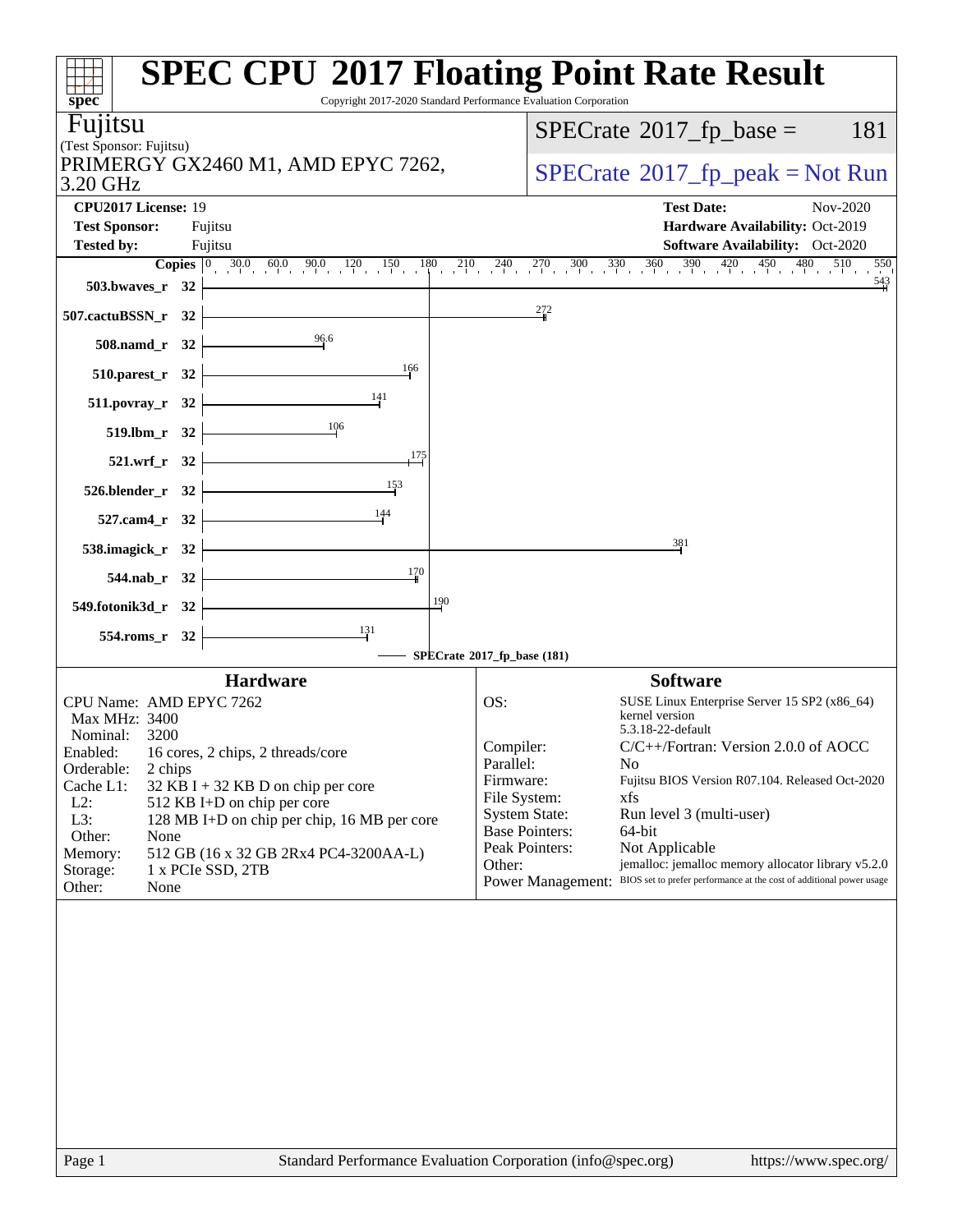Copyright 2017-2020 Standard Performance Evaluation Corporation

#### Fujitsu

#### (Test Sponsor: Fujitsu)

3.20 GHz PRIMERGY GX2460 M1, AMD EPYC 7262,  $\vert$  [SPECrate](http://www.spec.org/auto/cpu2017/Docs/result-fields.html#SPECrate2017fppeak)®[2017\\_fp\\_peak = N](http://www.spec.org/auto/cpu2017/Docs/result-fields.html#SPECrate2017fppeak)ot Run

 $SPECTate@2017<sub>fr</sub> base = 181$ 

**[CPU2017 License:](http://www.spec.org/auto/cpu2017/Docs/result-fields.html#CPU2017License)** 19 **[Test Date:](http://www.spec.org/auto/cpu2017/Docs/result-fields.html#TestDate)** Nov-2020 **[Test Sponsor:](http://www.spec.org/auto/cpu2017/Docs/result-fields.html#TestSponsor)** Fujitsu **[Hardware Availability:](http://www.spec.org/auto/cpu2017/Docs/result-fields.html#HardwareAvailability)** Oct-2019 **[Tested by:](http://www.spec.org/auto/cpu2017/Docs/result-fields.html#Testedby)** Fujitsu **Fugital Exception Contract Contract Contract Contract Contract Contract Contract Contract Contract Contract Contract Contract Contract Contract Contract Contract Contract Contract Contract Contract Co** 

### **[Results Table](http://www.spec.org/auto/cpu2017/Docs/result-fields.html#ResultsTable)**

|                                        | <b>Base</b>   |                |                |                |       | <b>Peak</b>    |            |               |                |              |                |              |                |              |
|----------------------------------------|---------------|----------------|----------------|----------------|-------|----------------|------------|---------------|----------------|--------------|----------------|--------------|----------------|--------------|
| <b>Benchmark</b>                       | <b>Copies</b> | <b>Seconds</b> | Ratio          | <b>Seconds</b> | Ratio | <b>Seconds</b> | Ratio      | <b>Copies</b> | <b>Seconds</b> | <b>Ratio</b> | <b>Seconds</b> | <b>Ratio</b> | <b>Seconds</b> | <b>Ratio</b> |
| 503.bwaves_r                           | 32            | 592            | 542            | 589            | 545   | 591            | 543        |               |                |              |                |              |                |              |
| 507.cactuBSSN r                        | 32            | 148            | 273            | <u>149</u>     | 272   | 149            | 272        |               |                |              |                |              |                |              |
| $508$ .namd $r$                        | 32            | 314            | 96.7           | 315            | 96.6  | 316            | 96.3       |               |                |              |                |              |                |              |
| 510.parest_r                           | 32            | 506            | 166            | 505            | 166   | 509            | 165        |               |                |              |                |              |                |              |
| 511.povray_r                           | 32            | 532            | 141            | 530            | 141   | 531            | <u>141</u> |               |                |              |                |              |                |              |
| 519.lbm r                              | 32            | 317            | 106            | 317            | 107   | 317            | <b>106</b> |               |                |              |                |              |                |              |
| $521$ .wrf r                           | 32            | 409            | 175            | 410            | 175   | 436            | 164        |               |                |              |                |              |                |              |
| 526.blender r                          | 32            | 319            | 153            | 318            | 153   | 317            | 154        |               |                |              |                |              |                |              |
| 527.cam4 r                             | 32            | 390            | 144            | 391            | 143   | 390            | 144        |               |                |              |                |              |                |              |
| 538.imagick_r                          | 32            | 209            | 381            | 209            | 381   | 209            | 381        |               |                |              |                |              |                |              |
| $544$ .nab_r                           | 32            | 318            | 169            | 314            | 171   | 317            | 170        |               |                |              |                |              |                |              |
| 549.fotonik3d r                        | 32            | 657            | 190            | 655            | 190   | 656            | <b>190</b> |               |                |              |                |              |                |              |
| $554$ .roms_r                          | 32            | 387            | <b>131</b>     | 387            | 131   | 388            | 131        |               |                |              |                |              |                |              |
| $SPECrate$ <sup>®</sup> 2017_fp_base = |               |                | 181            |                |       |                |            |               |                |              |                |              |                |              |
| $SPECrate^{\circ}2017$ fp peak =       |               |                | <b>Not Run</b> |                |       |                |            |               |                |              |                |              |                |              |

Results appear in the [order in which they were run.](http://www.spec.org/auto/cpu2017/Docs/result-fields.html#RunOrder) Bold underlined text [indicates a median measurement.](http://www.spec.org/auto/cpu2017/Docs/result-fields.html#Median)

### **[Compiler Notes](http://www.spec.org/auto/cpu2017/Docs/result-fields.html#CompilerNotes)**

The AMD64 AOCC Compiler Suite is available at <http://developer.amd.com/amd-aocc/>

#### **[Submit Notes](http://www.spec.org/auto/cpu2017/Docs/result-fields.html#SubmitNotes)**

The config file option 'submit' was used. 'numactl' was used to bind copies to the cores. See the configuration file for details.

### **[Operating System Notes](http://www.spec.org/auto/cpu2017/Docs/result-fields.html#OperatingSystemNotes)**

'ulimit -s unlimited' was used to set environment stack size 'ulimit -l 2097152' was used to set environment locked pages in memory limit

runcpu command invoked through numactl i.e.: numactl --interleave=all runcpu <etc>

Set dirty\_ratio=8 to limit dirty cache to 8% of memory Set swappiness=1 to swap only if necessary Set zone\_reclaim\_mode=1 to free local node memory and avoid remote memory sync then drop\_caches=3 to reset caches before invoking runcpu

**(Continued on next page)**

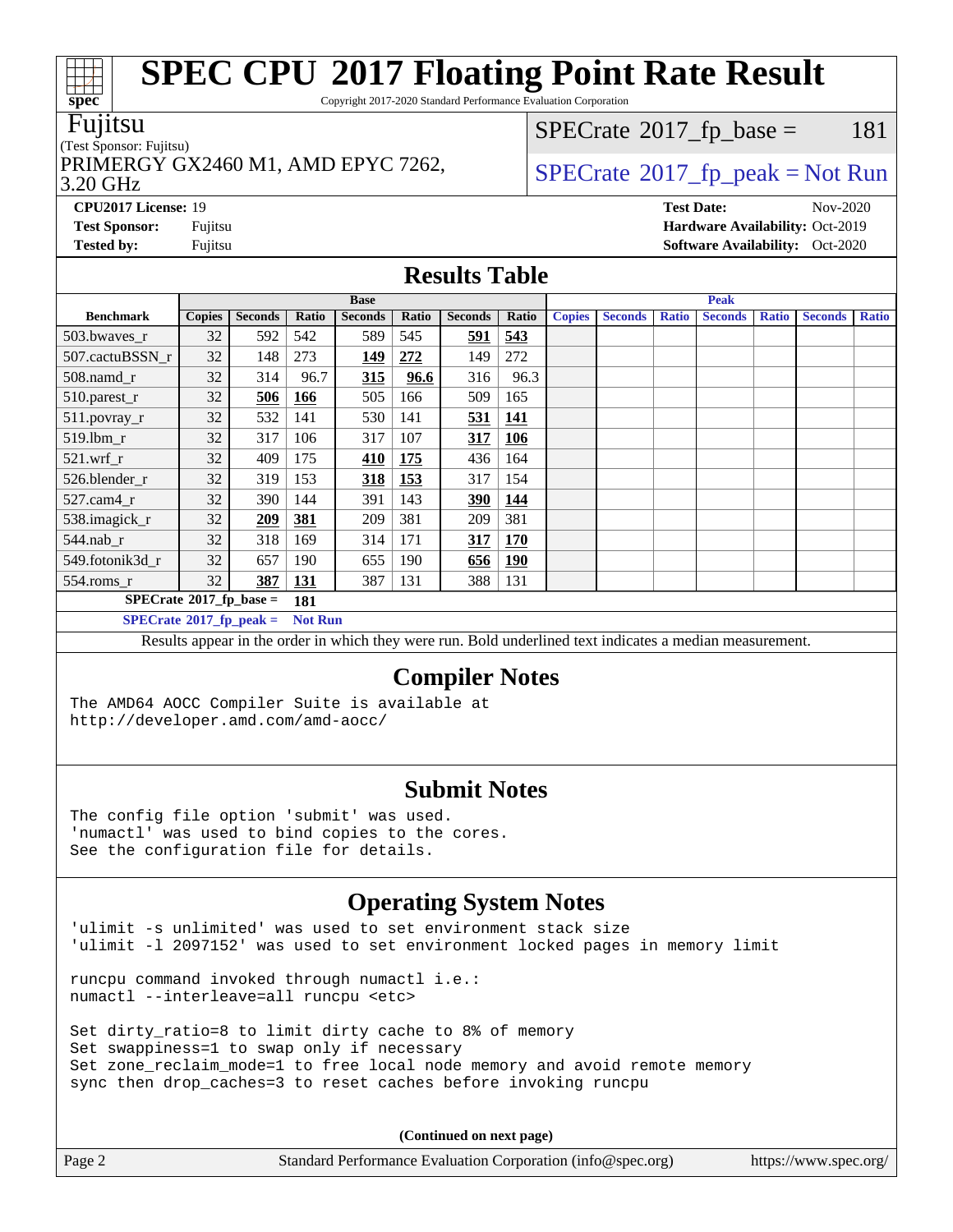Copyright 2017-2020 Standard Performance Evaluation Corporation

#### Fujitsu

PRIMERGY GX2460 M1, AMD EPYC 7262,  $\vert$  [SPECrate](http://www.spec.org/auto/cpu2017/Docs/result-fields.html#SPECrate2017fppeak) 2017 fp\_peak = Not Run

 $SPECTate@2017<sub>fr</sub> base = 181$ 

3.20 GHz

**[Test Sponsor:](http://www.spec.org/auto/cpu2017/Docs/result-fields.html#TestSponsor)** Fujitsu **[Hardware Availability:](http://www.spec.org/auto/cpu2017/Docs/result-fields.html#HardwareAvailability)** Oct-2019 **[Tested by:](http://www.spec.org/auto/cpu2017/Docs/result-fields.html#Testedby)** Fujitsu **[Software Availability:](http://www.spec.org/auto/cpu2017/Docs/result-fields.html#SoftwareAvailability)** Oct-2020

**[CPU2017 License:](http://www.spec.org/auto/cpu2017/Docs/result-fields.html#CPU2017License)** 19 **[Test Date:](http://www.spec.org/auto/cpu2017/Docs/result-fields.html#TestDate)** Nov-2020

### **[Operating System Notes \(Continued\)](http://www.spec.org/auto/cpu2017/Docs/result-fields.html#OperatingSystemNotes)**

dirty\_ratio, swappiness, zone\_reclaim\_mode and drop caches were all set using privileged echo (e.g. echo 1 > /proc/sys/vm/swappiness).

Transparent huge pages set to 'always' for this run (OS default)

#### **[Environment Variables Notes](http://www.spec.org/auto/cpu2017/Docs/result-fields.html#EnvironmentVariablesNotes)**

Environment variables set by runcpu before the start of the run: LD\_LIBRARY\_PATH = "/home/benchmark/speccpu/amd\_rate\_aocc200\_rome\_C\_lib/64;/home/benchmark/

 speccpu/amd\_rate\_aocc200\_rome\_C\_lib/32:" MALLOC\_CONF = "retain:true"

### **[General Notes](http://www.spec.org/auto/cpu2017/Docs/result-fields.html#GeneralNotes)**

Binaries were compiled on a system with 2x AMD EPYC 7601 CPU + 512GB Memory using Fedora 26

NA: The test sponsor attests, as of date of publication, that CVE-2017-5754 (Meltdown) is mitigated in the system as tested and documented. Yes: The test sponsor attests, as of date of publication, that CVE-2017-5753 (Spectre variant 1) is mitigated in the system as tested and documented. Yes: The test sponsor attests, as of date of publication, that CVE-2017-5715 (Spectre variant 2) is mitigated in the system as tested and documented.

jemalloc: configured and built with GCC v9.1.0 in Ubuntu 19.04 with -O3 -znver2 -flto jemalloc 5.2.0 is available here: <https://github.com/jemalloc/jemalloc/releases/download/5.2.0/jemalloc-5.2.0.tar.bz2>

### **[Platform Notes](http://www.spec.org/auto/cpu2017/Docs/result-fields.html#PlatformNotes)**

 BIOS configuration: cTDP = 180 Determinism Slider = Power Package Power Limit = 180 SVM Mode = Disabled

 Sysinfo program /home/benchmark/speccpu/bin/sysinfo Rev: r6365 of 2019-08-21 295195f888a3d7edb1e6e46a485a0011 running on localhost Thu Nov 5 00:46:24 2020

 SUT (System Under Test) info as seen by some common utilities. For more information on this section, see <https://www.spec.org/cpu2017/Docs/config.html#sysinfo>

**(Continued on next page)**

| Page 3 | Standard Performance Evaluation Corporation (info@spec.org) | https://www.spec.org/ |
|--------|-------------------------------------------------------------|-----------------------|
|--------|-------------------------------------------------------------|-----------------------|



### (Test Sponsor: Fujitsu)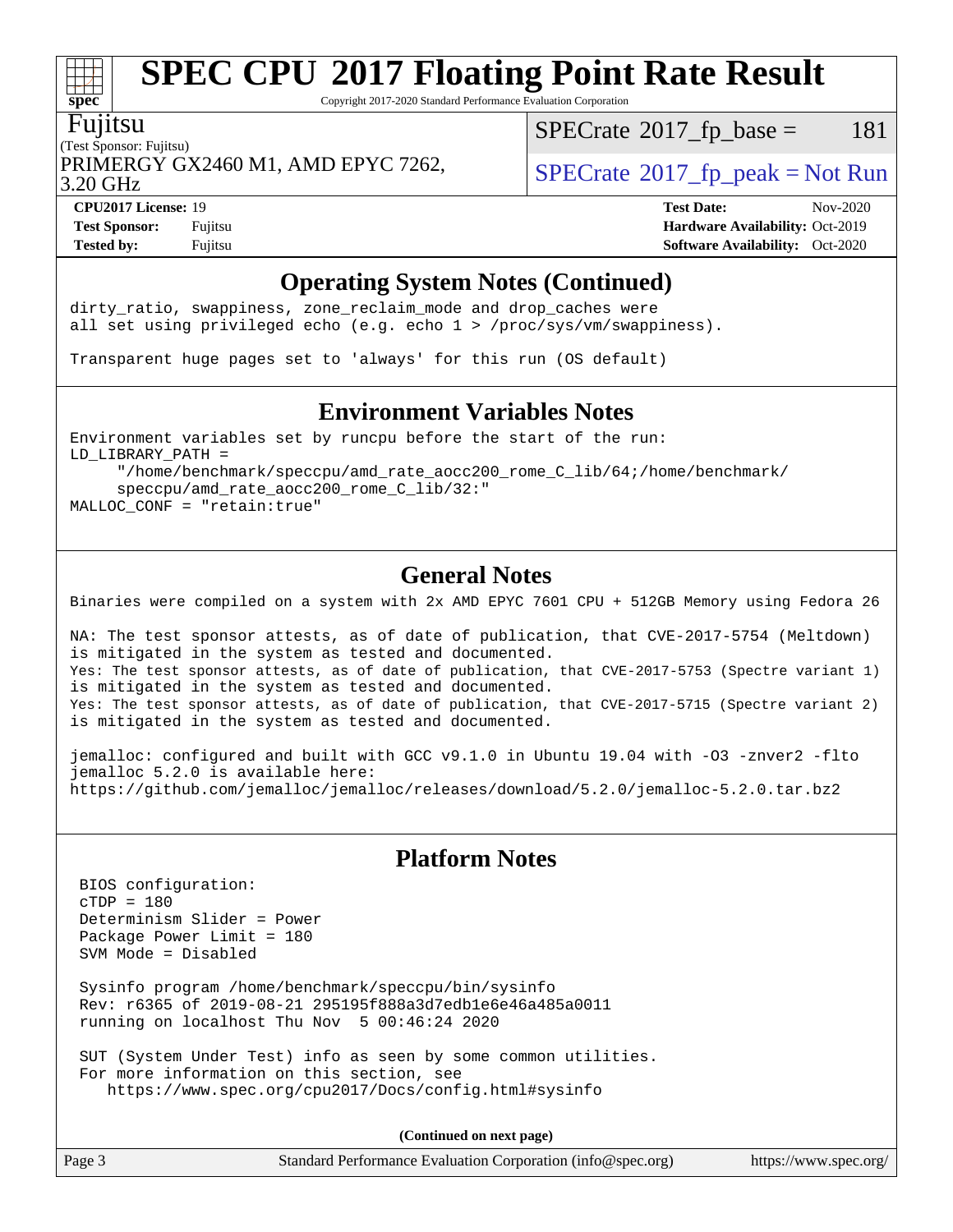Copyright 2017-2020 Standard Performance Evaluation Corporation

Fujitsu

(Test Sponsor: Fujitsu) 3.20 GHz PRIMERGY GX2460 M1, AMD EPYC 7262,  $\vert$  [SPECrate](http://www.spec.org/auto/cpu2017/Docs/result-fields.html#SPECrate2017fppeak) [2017\\_fp\\_peak = N](http://www.spec.org/auto/cpu2017/Docs/result-fields.html#SPECrate2017fppeak)ot Run

 $SPECrate@2017_fp\_base = 181$  $SPECrate@2017_fp\_base = 181$ 

**[Test Sponsor:](http://www.spec.org/auto/cpu2017/Docs/result-fields.html#TestSponsor)** Fujitsu **[Hardware Availability:](http://www.spec.org/auto/cpu2017/Docs/result-fields.html#HardwareAvailability)** Oct-2019 **[Tested by:](http://www.spec.org/auto/cpu2017/Docs/result-fields.html#Testedby)** Fujitsu **[Software Availability:](http://www.spec.org/auto/cpu2017/Docs/result-fields.html#SoftwareAvailability)** Oct-2020

**[CPU2017 License:](http://www.spec.org/auto/cpu2017/Docs/result-fields.html#CPU2017License)** 19 **[Test Date:](http://www.spec.org/auto/cpu2017/Docs/result-fields.html#TestDate)** Nov-2020

**[Platform Notes \(Continued\)](http://www.spec.org/auto/cpu2017/Docs/result-fields.html#PlatformNotes)**

| From 1scpu:<br>Architecture:<br>x86 64<br>CPU op-mode $(s)$ : 32-bit, 64-bit<br>Little Endian<br>Byte Order:<br>Address sizes:<br>43 bits physical, 48 bits virtual<br>CPU(s):<br>32<br>On-line CPU(s) list: $0-31$<br>Thread(s) per core:<br>2<br>$Core(s)$ per socket:<br>8<br>2<br>Socket(s):<br>8<br>NUMA node(s):<br>Vendor ID:<br>AuthenticAMD<br>CPU family:<br>23<br>Model:<br>49<br>Model name:<br>AMD EPYC 7262 8-Core Processor<br>Stepping:<br>$\Omega$<br>CPU MHz:<br>1796.321<br>$CPU$ $max$ $MHz$ :<br>3200.0000<br>CPU min MHz:<br>1500.0000<br>BogoMIPS:<br>6388.16<br>Virtualization:<br>AMD-V<br>L1d cache:<br>32K<br>Lli cache:<br>32K<br>$L2$ cache:<br>512K<br>L3 cache:<br>16384K<br>NUMA node0 CPU(s): 0,1,16,17<br>NUMA node1 CPU(s): 2,3,18,19<br>NUMA node2 CPU(s):<br>4,5,20,21<br>NUMA $node3$ CPU $(s)$ :<br>6, 7, 22, 23<br>NUMA node4 CPU(s): 8,9,24,25<br>10, 11, 26, 27<br>NUMA $node5$ $CPU(s):$<br>NUMA node6 CPU(s):<br>12, 13, 28, 29<br>NUMA node7 CPU(s):<br>14, 15, 30, 31<br>fpu vme de pse tsc msr pae mce cx8 apic sep mtrr pge mca cmov<br>Flags:<br>pat pse36 clflush mmx fxsr sse sse2 ht syscall nx mmxext fxsr_opt pdpe1gb rdtscp lm<br>(Continued on next page)<br>Page 4<br>Standard Performance Evaluation Corporation (info@spec.org)<br>https://www.spec.org/ | From /proc/cpuinfo<br>model name: AMD EPYC 7262 8-Core Processor<br>"physical id"s (chips)<br>32 "processors"<br>cores, siblings (Caution: counting these is hw and system dependent. The following<br>excerpts from /proc/cpuinfo might not be reliable. Use with caution.)<br>cpu cores : 8<br>siblings : 16<br>physical 0: cores 0 4 8 12 16 20 24 28<br>physical 1: cores 0 4 8 12 16 20 24 28 |  |  |  |  |
|---------------------------------------------------------------------------------------------------------------------------------------------------------------------------------------------------------------------------------------------------------------------------------------------------------------------------------------------------------------------------------------------------------------------------------------------------------------------------------------------------------------------------------------------------------------------------------------------------------------------------------------------------------------------------------------------------------------------------------------------------------------------------------------------------------------------------------------------------------------------------------------------------------------------------------------------------------------------------------------------------------------------------------------------------------------------------------------------------------------------------------------------------------------------------------------------------------------------------------------------------------------------------------------------------------------------|----------------------------------------------------------------------------------------------------------------------------------------------------------------------------------------------------------------------------------------------------------------------------------------------------------------------------------------------------------------------------------------------------|--|--|--|--|
|                                                                                                                                                                                                                                                                                                                                                                                                                                                                                                                                                                                                                                                                                                                                                                                                                                                                                                                                                                                                                                                                                                                                                                                                                                                                                                                     |                                                                                                                                                                                                                                                                                                                                                                                                    |  |  |  |  |
|                                                                                                                                                                                                                                                                                                                                                                                                                                                                                                                                                                                                                                                                                                                                                                                                                                                                                                                                                                                                                                                                                                                                                                                                                                                                                                                     |                                                                                                                                                                                                                                                                                                                                                                                                    |  |  |  |  |
|                                                                                                                                                                                                                                                                                                                                                                                                                                                                                                                                                                                                                                                                                                                                                                                                                                                                                                                                                                                                                                                                                                                                                                                                                                                                                                                     |                                                                                                                                                                                                                                                                                                                                                                                                    |  |  |  |  |

**[spec](http://www.spec.org/)**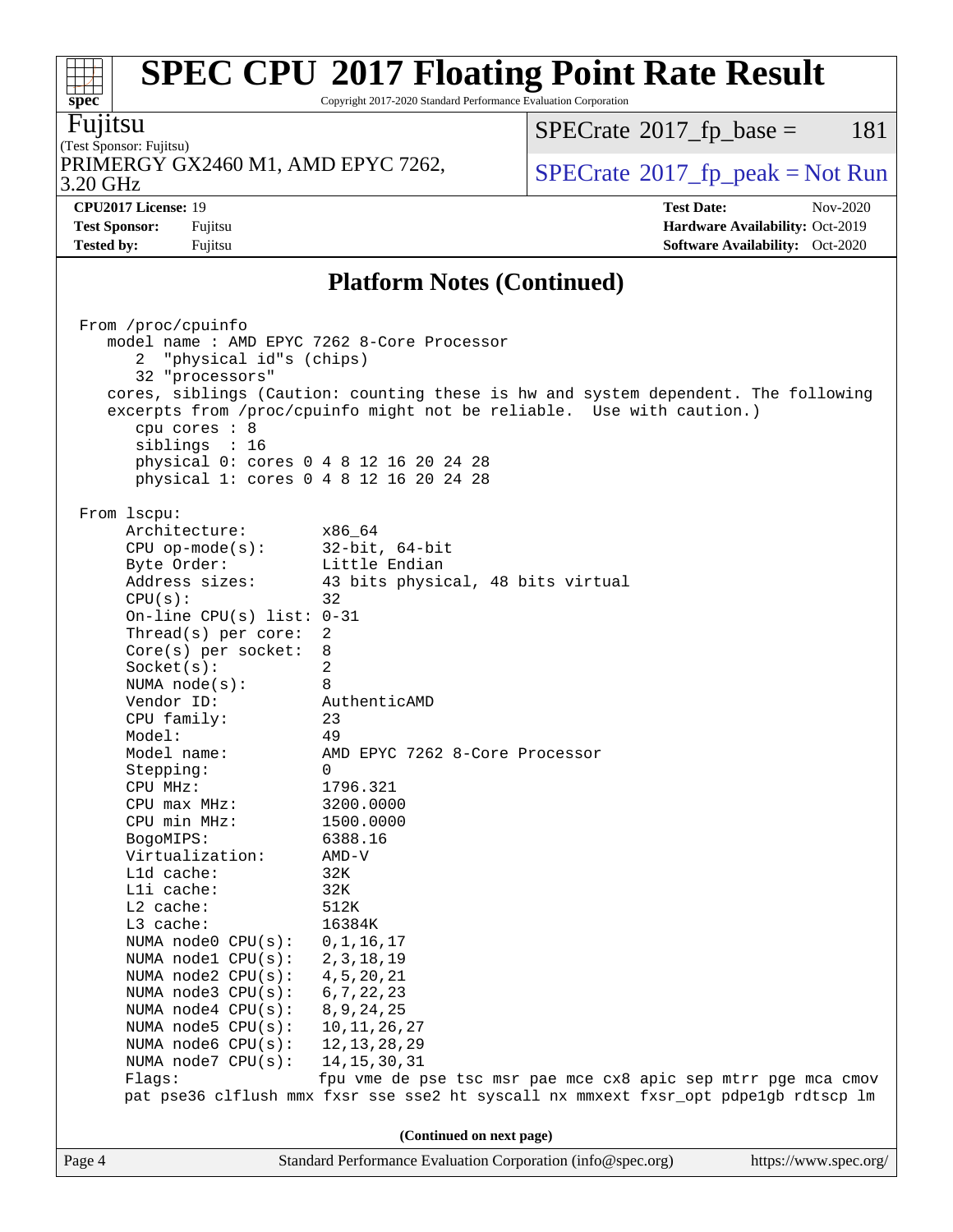Copyright 2017-2020 Standard Performance Evaluation Corporation

|  | V<br>. . |
|--|----------|
|  |          |

**[spec](http://www.spec.org/)**

(Test Sponsor: Fujitsu) PRIMERGY GX2460 M1, AMD EPYC 7262,  $\vert$  [SPECrate](http://www.spec.org/auto/cpu2017/Docs/result-fields.html#SPECrate2017fppeak) [2017\\_fp\\_peak = N](http://www.spec.org/auto/cpu2017/Docs/result-fields.html#SPECrate2017fppeak)ot Run

 $SPECTate@2017_fp\_base = 181$ 

#### 3.20 GHz

**[Test Sponsor:](http://www.spec.org/auto/cpu2017/Docs/result-fields.html#TestSponsor)** Fujitsu **[Hardware Availability:](http://www.spec.org/auto/cpu2017/Docs/result-fields.html#HardwareAvailability)** Oct-2019

**[Tested by:](http://www.spec.org/auto/cpu2017/Docs/result-fields.html#Testedby)** Fujitsu **[Software Availability:](http://www.spec.org/auto/cpu2017/Docs/result-fields.html#SoftwareAvailability)** Oct-2020

**[CPU2017 License:](http://www.spec.org/auto/cpu2017/Docs/result-fields.html#CPU2017License)** 19 **[Test Date:](http://www.spec.org/auto/cpu2017/Docs/result-fields.html#TestDate)** Nov-2020

**[Platform Notes \(Continued\)](http://www.spec.org/auto/cpu2017/Docs/result-fields.html#PlatformNotes)**

| constant_tsc rep_good nopl nonstop_tsc cpuid extd_apicid aperfmperf pni pclmulqdq<br>monitor ssse3 fma cx16 sse4_1 sse4_2 movbe popcnt aes xsave avx f16c rdrand lahf_lm<br>cmp_legacy svm extapic cr8_legacy abm sse4a misalignsse 3dnowprefetch osvw ibs<br>skinit wdt tce topoext perfctr_core perfctr_nb bpext perfctr_llc mwaitx cpb cat_13<br>cdp_13 hw_pstate sme ssbd mba sev ibrs ibpb stibp vmmcall fsgsbase bmil avx2 smep<br>bmi2 cqm rdt_a rdseed adx smap clflushopt clwb sha_ni xsaveopt xsavec xgetbvl xsaves<br>cqm_llc cqm_occup_llc cqm_mbm_total cqm_mbm_local clzero irperf xsaveerptr wbnoinvd<br>arat npt lbrv svm_lock nrip_save tsc_scale vmcb_clean flushbyasid decodeassists<br>pausefilter pfthreshold avic v_vmsave_vmload vgif umip rdpid overflow_recov succor<br>smca                                                                                                                                                                                                                                                                                                                                  |  |  |  |  |  |  |
|----------------------------------------------------------------------------------------------------------------------------------------------------------------------------------------------------------------------------------------------------------------------------------------------------------------------------------------------------------------------------------------------------------------------------------------------------------------------------------------------------------------------------------------------------------------------------------------------------------------------------------------------------------------------------------------------------------------------------------------------------------------------------------------------------------------------------------------------------------------------------------------------------------------------------------------------------------------------------------------------------------------------------------------------------------------------------------------------------------------------------------------|--|--|--|--|--|--|
| /proc/cpuinfo cache data<br>cache size : 512 KB                                                                                                                                                                                                                                                                                                                                                                                                                                                                                                                                                                                                                                                                                                                                                                                                                                                                                                                                                                                                                                                                                        |  |  |  |  |  |  |
| From numactl --hardware WARNING: a numactl 'node' might or might not correspond to a<br>physical chip.<br>available: 8 nodes (0-7)<br>node 0 cpus: 0 1 16 17<br>node 0 size: 64249 MB<br>node 0 free: 63831 MB<br>node 1 cpus: 2 3 18 19<br>node 1 size: 64509 MB<br>node 1 free: 64408 MB<br>node 2 cpus: 4 5 20 21<br>node 2 size: 64509 MB<br>node 2 free: 64385 MB<br>node 3 cpus: 6 7 22 23<br>node 3 size: 64497 MB<br>node 3 free: 64376 MB<br>node 4 cpus: 8 9 24 25<br>node 4 size: 64509 MB<br>node 4 free: 64386 MB<br>node 5 cpus: 10 11 26 27<br>node 5 size: 64509 MB<br>node 5 free: 64412 MB<br>node 6 cpus: 12 13 28 29<br>node 6 size: 64509 MB<br>node 6 free: 64398 MB<br>node 7 cpus: 14 15 30 31<br>node 7 size: 64236 MB<br>node 7 free: 64132 MB<br>node distances:<br>node<br>$1\,$<br>$\mathbf 0$<br>$\overline{\mathbf{3}}$<br>$7\phantom{.0}$<br>2<br>$\overline{4}$<br>$-5$<br>6<br>32<br>0:<br>$10$<br>12<br>12<br>12<br>32 32<br>32<br>32<br>32<br>32<br>1:<br>12<br>10<br>12<br>12<br>32<br>12<br>32<br>32<br>32<br>2:<br>12<br>10<br>12<br>32<br>12<br>3:<br>12<br>12<br>$10$<br>32<br>32<br>32<br>32 |  |  |  |  |  |  |
|                                                                                                                                                                                                                                                                                                                                                                                                                                                                                                                                                                                                                                                                                                                                                                                                                                                                                                                                                                                                                                                                                                                                        |  |  |  |  |  |  |
| (Continued on next page)                                                                                                                                                                                                                                                                                                                                                                                                                                                                                                                                                                                                                                                                                                                                                                                                                                                                                                                                                                                                                                                                                                               |  |  |  |  |  |  |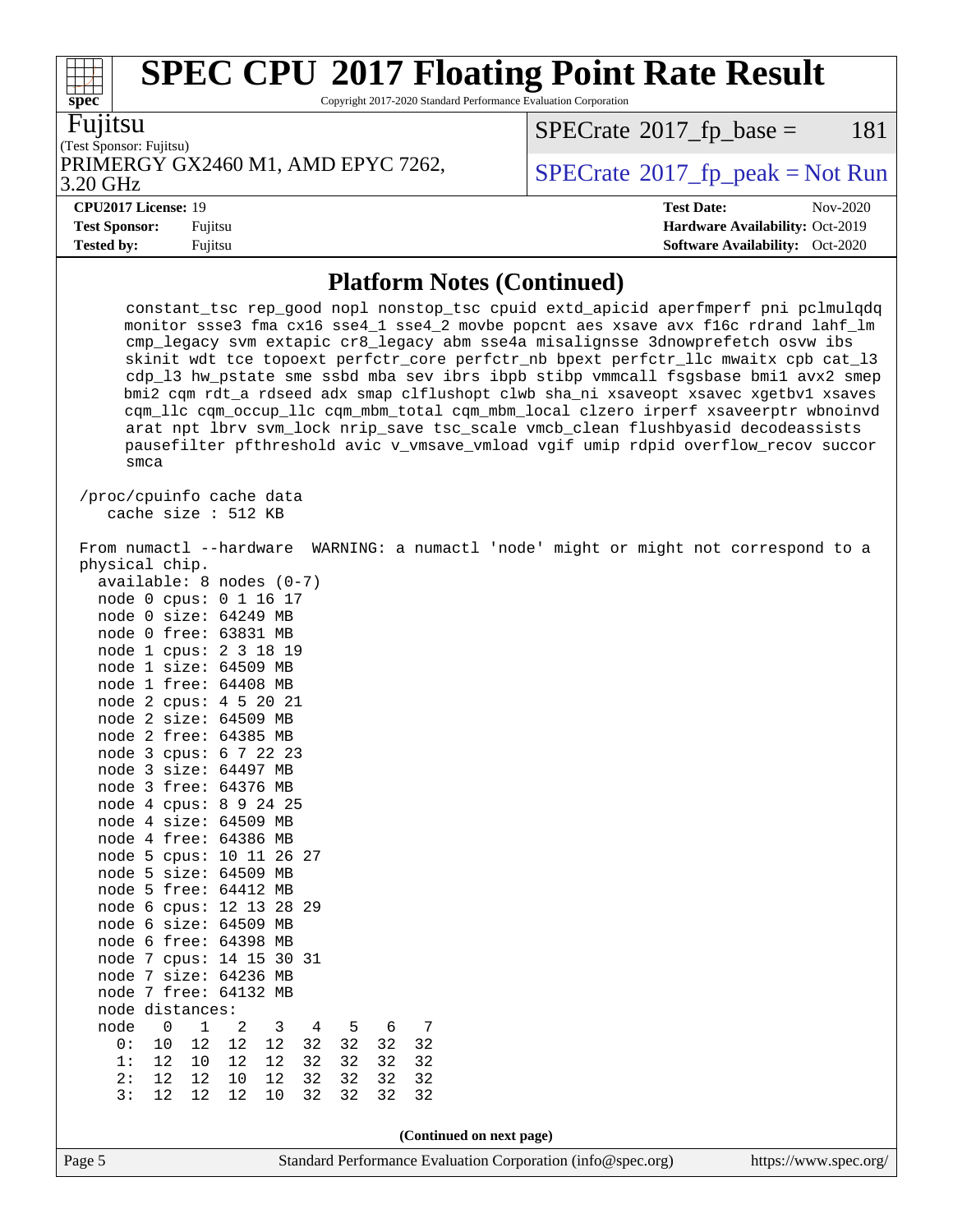| spec <sup>®</sup>                                                                                                                                     |                                                                                                                                                                                             | <b>SPEC CPU®2017 Floating Point Rate Result</b><br>Copyright 2017-2020 Standard Performance Evaluation Corporation                                                               |  |  |  |
|-------------------------------------------------------------------------------------------------------------------------------------------------------|---------------------------------------------------------------------------------------------------------------------------------------------------------------------------------------------|----------------------------------------------------------------------------------------------------------------------------------------------------------------------------------|--|--|--|
| Fujitsu<br>(Test Sponsor: Fujitsu)                                                                                                                    |                                                                                                                                                                                             | $SPECTate$ <sup>®</sup> 2017_fp_base =<br>181                                                                                                                                    |  |  |  |
| 3.20 GHz                                                                                                                                              | PRIMERGY GX2460 M1, AMD EPYC 7262,                                                                                                                                                          | $SPECrate^{\circ}2017rfp peak = Not Run$                                                                                                                                         |  |  |  |
| CPU2017 License: 19<br><b>Test Sponsor:</b><br><b>Tested by:</b>                                                                                      | Fujitsu<br>Fujitsu                                                                                                                                                                          | <b>Test Date:</b><br>Nov-2020<br>Hardware Availability: Oct-2019<br><b>Software Availability:</b> Oct-2020                                                                       |  |  |  |
|                                                                                                                                                       |                                                                                                                                                                                             | <b>Platform Notes (Continued)</b>                                                                                                                                                |  |  |  |
| 4 :<br>5:<br>6:<br>32<br>7:                                                                                                                           | 12<br>12<br>10<br>12<br>32 32 32 32<br>32 32 32 32<br>12 10<br>12<br>12<br>32 32 32 32<br>12 12 10<br>12<br>32<br>32<br>32<br>12 <sup>7</sup><br>12 12<br>10                                |                                                                                                                                                                                  |  |  |  |
| From /proc/meminfo<br>MemTotal:<br>HugePages_Total:<br>Hugepagesize:                                                                                  | 527904492 kB<br>0<br>2048 kB                                                                                                                                                                |                                                                                                                                                                                  |  |  |  |
| os-release:<br>NAME="SLES"<br>ID="sles"<br>ID LIKE="suse"                                                                                             | From /etc/*release* /etc/*version*<br>VERSION="15-SP2"<br>VERSION_ID="15.2"<br>PRETTY_NAME="SUSE Linux Enterprise Server 15 SP2"<br>ANSI COLOR="0;32"<br>CPE_NAME="cpe:/o:suse:sles:15:sp2" |                                                                                                                                                                                  |  |  |  |
| uname $-a$ :<br>Linux localhost 5.3.18-22-default #1 SMP Wed Jun 3 12:16:43 UTC 2020<br>(720aeba/lp-1a956f1) x86_64 x86_64 x86_64 GNU/Linux           |                                                                                                                                                                                             |                                                                                                                                                                                  |  |  |  |
| itlb_multihit:<br>CVE-2017-5754 (Meltdown):                                                                                                           | Kernel self-reported vulnerability status:<br>CVE-2018-3620 (L1 Terminal Fault):<br>Microarchitectural Data Sampling:                                                                       | Not affected<br>Not affected<br>Not affected<br>Not affected<br>CVE-2018-3639 (Speculative Store Bypass): Mitigation: Speculative Store Bypass disabled<br>via prctl and seccomp |  |  |  |
|                                                                                                                                                       | CVE-2017-5753 (Spectre variant 1):<br>$CVE-2017-5715$ (Spectre variant 2):                                                                                                                  | Mitigation: usercopy/swapgs barriers and __user<br>pointer sanitization<br>Mitigation: Full AMD retpoline, IBPB:<br>conditional, IBRS_FW, STIBP: conditional, RSB<br>filling     |  |  |  |
| $srbds$ :<br>tsx_async_abort:                                                                                                                         |                                                                                                                                                                                             | Not affected<br>Not affected                                                                                                                                                     |  |  |  |
| run-level $3$ Nov $5$ 00:38                                                                                                                           |                                                                                                                                                                                             |                                                                                                                                                                                  |  |  |  |
| SPEC is set to: /home/benchmark/speccpu<br>Type Size Used Avail Use% Mounted on<br>Filesystem<br>/dev/nvme1n1p3 xfs<br>$1.3T$ 6.0G $1.3T$<br>1% /home |                                                                                                                                                                                             |                                                                                                                                                                                  |  |  |  |
|                                                                                                                                                       |                                                                                                                                                                                             | (Continued on next page)                                                                                                                                                         |  |  |  |

Page 6 Standard Performance Evaluation Corporation [\(info@spec.org\)](mailto:info@spec.org) <https://www.spec.org/>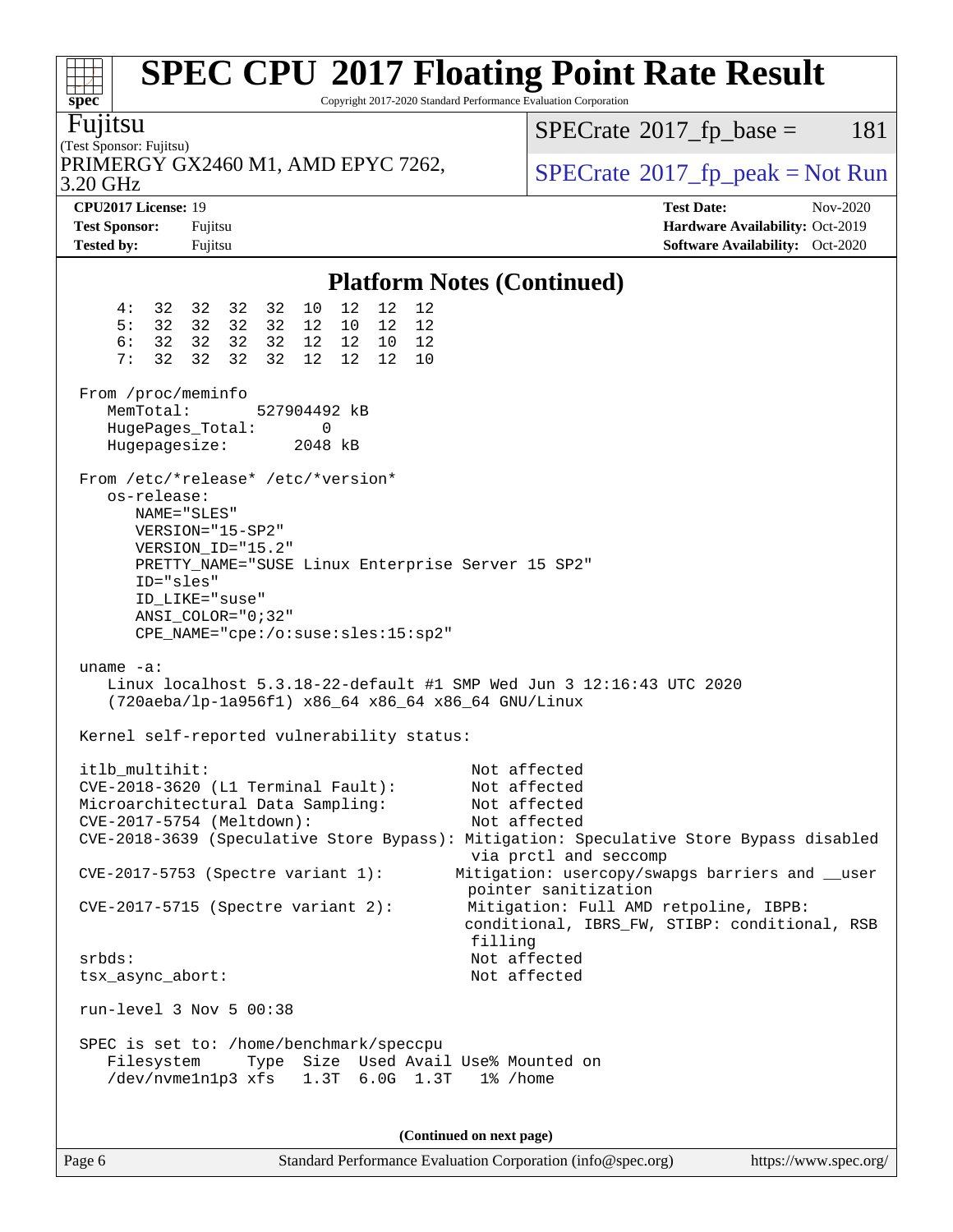Copyright 2017-2020 Standard Performance Evaluation Corporation

Fujitsu

(Test Sponsor: Fujitsu) PRIMERGY GX2460 M1, AMD EPYC 7262,  $\vert$  [SPECrate](http://www.spec.org/auto/cpu2017/Docs/result-fields.html#SPECrate2017fppeak)®[2017\\_fp\\_peak = N](http://www.spec.org/auto/cpu2017/Docs/result-fields.html#SPECrate2017fppeak)ot Run

 $SPECTate@2017_fp\_base = 181$ 

3.20 GHz

**[Tested by:](http://www.spec.org/auto/cpu2017/Docs/result-fields.html#Testedby)** Fujitsu **Fugital Exception Contract Contract Contract Contract Contract Contract Contract Contract Contract Contract Contract Contract Contract Contract Contract Contract Contract Contract Contract Contract Co** 

**[CPU2017 License:](http://www.spec.org/auto/cpu2017/Docs/result-fields.html#CPU2017License)** 19 **[Test Date:](http://www.spec.org/auto/cpu2017/Docs/result-fields.html#TestDate)** Nov-2020 **[Test Sponsor:](http://www.spec.org/auto/cpu2017/Docs/result-fields.html#TestSponsor)** Fujitsu **[Hardware Availability:](http://www.spec.org/auto/cpu2017/Docs/result-fields.html#HardwareAvailability)** Oct-2019

### **[Platform Notes \(Continued\)](http://www.spec.org/auto/cpu2017/Docs/result-fields.html#PlatformNotes)**

 From /sys/devices/virtual/dmi/id BIOS: American Megatrends Inc. V7.104 08/20/2020 Vendor: FUJITSU Product: PRIMERGY GX2460 M1 Product Family: empty Serial: MACK900001

 Additional information from dmidecode follows. WARNING: Use caution when you interpret this section. The 'dmidecode' program reads system data which is "intended to allow hardware to be accurately determined", but the intent may not be met, as there are frequent changes to hardware, firmware, and the "DMTF SMBIOS" standard. Memory:

16x Samsung M393A4K40DB3-CWE 32 kB 2 rank 3200

(End of data from sysinfo program)

### **[Compiler Version Notes](http://www.spec.org/auto/cpu2017/Docs/result-fields.html#CompilerVersionNotes)**

| C                   | 519.1bm_r(base) 538.imagick_r(base) 544.nab_r(base)                                                                                                                                                                                           |                       |
|---------------------|-----------------------------------------------------------------------------------------------------------------------------------------------------------------------------------------------------------------------------------------------|-----------------------|
| Thread model: posix | AOCC.LLVM.2.0.0.B191.2019_07_19 clang version 8.0.0 (CLANG: Jenkins<br>AOCC_2_0_0-Build#191) (based on LLVM AOCC.LLVM.2.0.0.B191.2019_07_19)<br>Target: x86 64-unknown-linux-gnu<br>InstalledDir: /sppo/dev/compilers/aocc-compiler-2.0.0/bin |                       |
| $C++$               | 508. $n$ amd_r(base) 510. $p$ arest_r(base)                                                                                                                                                                                                   |                       |
| Thread model: posix | AOCC.LLVM.2.0.0.B191.2019_07_19 clang version 8.0.0 (CLANG: Jenkins<br>AOCC 2 0 0-Build#191) (based on LLVM AOCC.LLVM.2.0.0.B191.2019 07 19)<br>Target: x86_64-unknown-linux-gnu<br>InstalledDir: /sppo/dev/compilers/aocc-compiler-2.0.0/bin |                       |
| $C++$ , $C$         | ----------------------------<br>  511.povray_r(base) 526.blender_r(base)                                                                                                                                                                      |                       |
| Thread model: posix | AOCC.LLVM.2.0.0.B191.2019_07_19 clang version 8.0.0 (CLANG: Jenkins<br>AOCC_2_0_0-Build#191) (based on LLVM AOCC.LLVM.2.0.0.B191.2019_07_19)<br>Target: x86_64-unknown-linux-gnu<br>InstalledDir: /sppo/dev/compilers/aocc-compiler-2.0.0/bin |                       |
|                     | (Continued on next page)                                                                                                                                                                                                                      |                       |
| Page 7              | Standard Performance Evaluation Corporation (info@spec.org)                                                                                                                                                                                   | https://www.spec.org/ |

 $\pm$ **[spec](http://www.spec.org/)**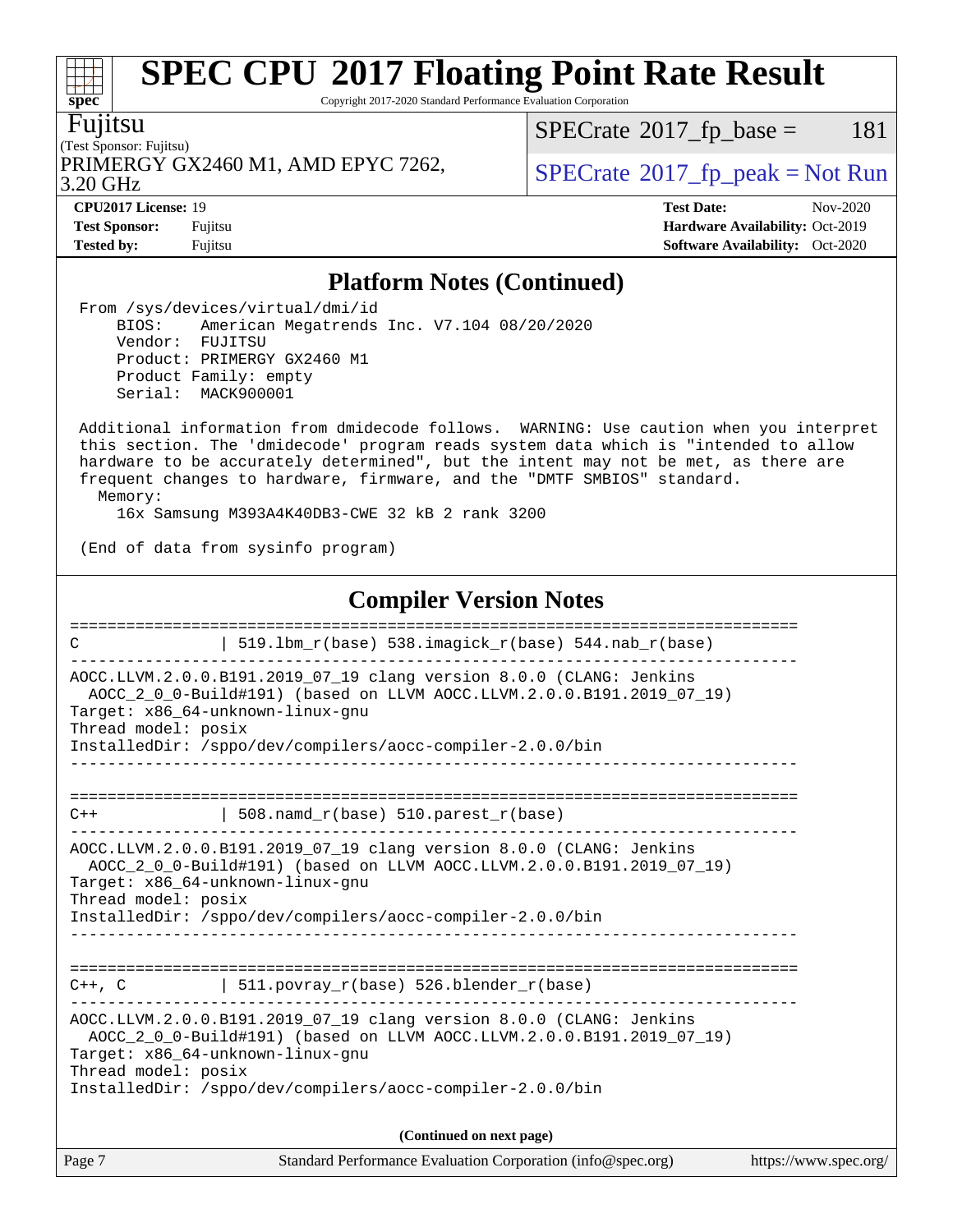Copyright 2017-2020 Standard Performance Evaluation Corporation

Fujitsu

(Test Sponsor: Fujitsu) 3.20 GHz PRIMERGY GX2460 M1, AMD EPYC 7262,  $\vert$  [SPECrate](http://www.spec.org/auto/cpu2017/Docs/result-fields.html#SPECrate2017fppeak) [2017\\_fp\\_peak = N](http://www.spec.org/auto/cpu2017/Docs/result-fields.html#SPECrate2017fppeak)ot Run

 $SPECTate@2017_fp\_base = 181$ 

**[spec](http://www.spec.org/)**

 $+\ +$ 

**[Tested by:](http://www.spec.org/auto/cpu2017/Docs/result-fields.html#Testedby)** Fujitsu **[Software Availability:](http://www.spec.org/auto/cpu2017/Docs/result-fields.html#SoftwareAvailability)** Oct-2020

**[CPU2017 License:](http://www.spec.org/auto/cpu2017/Docs/result-fields.html#CPU2017License)** 19 **[Test Date:](http://www.spec.org/auto/cpu2017/Docs/result-fields.html#TestDate)** Nov-2020 **[Test Sponsor:](http://www.spec.org/auto/cpu2017/Docs/result-fields.html#TestSponsor)** Fujitsu **[Hardware Availability:](http://www.spec.org/auto/cpu2017/Docs/result-fields.html#HardwareAvailability)** Oct-2019

### **[Compiler Version Notes \(Continued\)](http://www.spec.org/auto/cpu2017/Docs/result-fields.html#CompilerVersionNotes)**

| (Continued on next page)                                                                                                                                                                                                                                                                                                                                                                                             |  |
|----------------------------------------------------------------------------------------------------------------------------------------------------------------------------------------------------------------------------------------------------------------------------------------------------------------------------------------------------------------------------------------------------------------------|--|
| AOCC.LLVM.2.0.0.B191.2019_07_19 clang version 8.0.0 (CLANG: Jenkins<br>AOCC_2_0_0-Build#191) (based on LLVM AOCC.LLVM.2.0.0.B191.2019_07_19)<br>Target: x86_64-unknown-linux-gnu<br>Thread model: posix<br>InstalledDir: /sppo/dev/compilers/aocc-compiler-2.0.0/bin<br>AOCC.LLVM.2.0.0.B191.2019_07_19 clang version 8.0.0 (CLANG: Jenkins<br>AOCC 2 0 0-Build#191) (based on LLVM AOCC.LLVM.2.0.0.B191.2019 07 19) |  |
| Fortran, $C$   521.wrf_r(base) 527.cam4_r(base)<br>-------------------------------                                                                                                                                                                                                                                                                                                                                   |  |
| Target: x86_64-unknown-linux-gnu<br>Thread model: posix<br>InstalledDir: /sppo/dev/compilers/aocc-compiler-2.0.0/bin<br>_________________                                                                                                                                                                                                                                                                            |  |
| AOCC.LLVM.2.0.0.B191.2019_07_19 clang version 8.0.0 (CLANG: Jenkins<br>AOCC_2_0_0-Build#191) (based on LLVM AOCC.LLVM.2.0.0.B191.2019_07_19)                                                                                                                                                                                                                                                                         |  |
| Fortran $\vert$ 503.bwaves_r(base) 549.fotonik3d_r(base) 554.roms_r(base)                                                                                                                                                                                                                                                                                                                                            |  |
| Target: x86_64-unknown-linux-gnu<br>Thread model: posix<br>InstalledDir: /sppo/dev/compilers/aocc-compiler-2.0.0/bin                                                                                                                                                                                                                                                                                                 |  |
| Thread model: posix<br>InstalledDir: /sppo/dev/compilers/aocc-compiler-2.0.0/bin<br>AOCC.LLVM.2.0.0.B191.2019_07_19 clang version 8.0.0 (CLANG: Jenkins<br>AOCC_2_0_0-Build#191) (based on LLVM AOCC.LLVM.2.0.0.B191.2019_07_19)                                                                                                                                                                                     |  |
| Thread model: posix<br>InstalledDir: /sppo/dev/compilers/aocc-compiler-2.0.0/bin<br>AOCC.LLVM.2.0.0.B191.2019_07_19 clang version 8.0.0 (CLANG: Jenkins<br>AOCC_2_0_0-Build#191) (based on LLVM AOCC.LLVM.2.0.0.B191.2019_07_19)<br>Target: x86_64-unknown-linux-gnu                                                                                                                                                 |  |
| AOCC.LLVM.2.0.0.B191.2019_07_19 clang version 8.0.0 (CLANG: Jenkins<br>AOCC_2_0_0-Build#191) (based on LLVM AOCC.LLVM.2.0.0.B191.2019_07_19)<br>Target: x86 64-unknown-linux-gnu                                                                                                                                                                                                                                     |  |
| $C++$ , C, Fortran   507.cactuBSSN_r(base)                                                                                                                                                                                                                                                                                                                                                                           |  |
| Thread model: posix<br>InstalledDir: /sppo/dev/compilers/aocc-compiler-2.0.0/bin                                                                                                                                                                                                                                                                                                                                     |  |
|                                                                                                                                                                                                                                                                                                                                                                                                                      |  |
| AOCC.LLVM.2.0.0.B191.2019_07_19 clang version 8.0.0 (CLANG: Jenkins<br>AOCC_2_0_0-Build#191) (based on LLVM AOCC.LLVM.2.0.0.B191.2019_07_19)<br>Target: x86_64-unknown-linux-gnu                                                                                                                                                                                                                                     |  |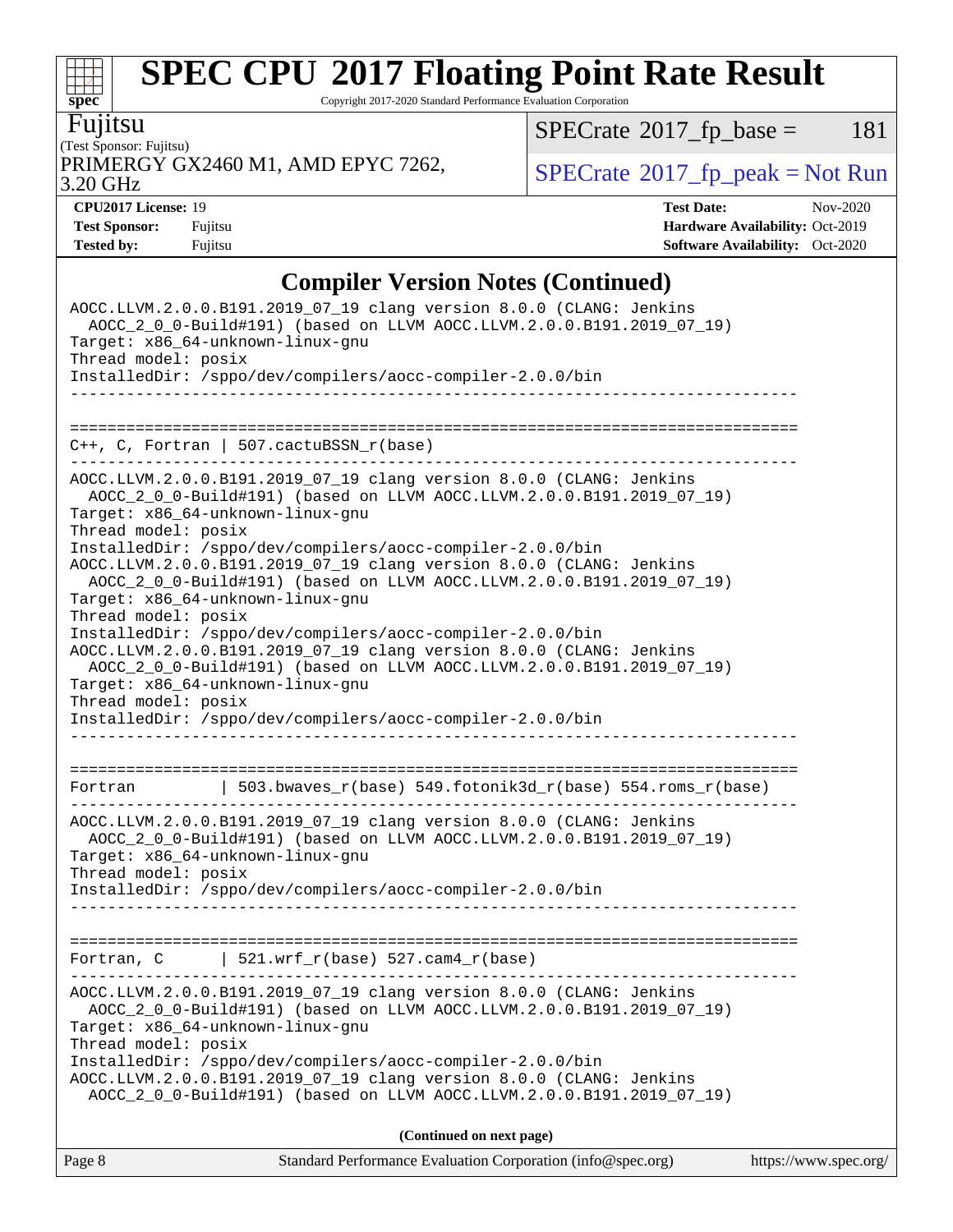Copyright 2017-2020 Standard Performance Evaluation Corporation

#### Fujitsu

**[spec](http://www.spec.org/)**

at t

(Test Sponsor: Fujitsu) 3.20 GHz PRIMERGY GX2460 M1, AMD EPYC 7262,  $\vert$  [SPECrate](http://www.spec.org/auto/cpu2017/Docs/result-fields.html#SPECrate2017fppeak)®[2017\\_fp\\_peak = N](http://www.spec.org/auto/cpu2017/Docs/result-fields.html#SPECrate2017fppeak)ot Run

 $SPECTate@2017<sub>fr</sub> base = 181$ 

**[CPU2017 License:](http://www.spec.org/auto/cpu2017/Docs/result-fields.html#CPU2017License)** 19 **[Test Date:](http://www.spec.org/auto/cpu2017/Docs/result-fields.html#TestDate)** Nov-2020 **[Test Sponsor:](http://www.spec.org/auto/cpu2017/Docs/result-fields.html#TestSponsor)** Fujitsu **[Hardware Availability:](http://www.spec.org/auto/cpu2017/Docs/result-fields.html#HardwareAvailability)** Oct-2019 **[Tested by:](http://www.spec.org/auto/cpu2017/Docs/result-fields.html#Testedby)** Fujitsu **[Software Availability:](http://www.spec.org/auto/cpu2017/Docs/result-fields.html#SoftwareAvailability)** Oct-2020

### **[Compiler Version Notes \(Continued\)](http://www.spec.org/auto/cpu2017/Docs/result-fields.html#CompilerVersionNotes)**

Target: x86\_64-unknown-linux-gnu Thread model: posix InstalledDir: /sppo/dev/compilers/aocc-compiler-2.0.0/bin ------------------------------------------------------------------------------

### **[Base Compiler Invocation](http://www.spec.org/auto/cpu2017/Docs/result-fields.html#BaseCompilerInvocation)**

[C benchmarks](http://www.spec.org/auto/cpu2017/Docs/result-fields.html#Cbenchmarks): [clang](http://www.spec.org/cpu2017/results/res2020q4/cpu2017-20201124-24485.flags.html#user_CCbase_clang-c)

[C++ benchmarks:](http://www.spec.org/auto/cpu2017/Docs/result-fields.html#CXXbenchmarks) [clang++](http://www.spec.org/cpu2017/results/res2020q4/cpu2017-20201124-24485.flags.html#user_CXXbase_clang-cpp)

[Fortran benchmarks](http://www.spec.org/auto/cpu2017/Docs/result-fields.html#Fortranbenchmarks): [flang](http://www.spec.org/cpu2017/results/res2020q4/cpu2017-20201124-24485.flags.html#user_FCbase_flang)

[Benchmarks using both Fortran and C](http://www.spec.org/auto/cpu2017/Docs/result-fields.html#BenchmarksusingbothFortranandC): [flang](http://www.spec.org/cpu2017/results/res2020q4/cpu2017-20201124-24485.flags.html#user_CC_FCbase_flang) [clang](http://www.spec.org/cpu2017/results/res2020q4/cpu2017-20201124-24485.flags.html#user_CC_FCbase_clang-c)

[Benchmarks using both C and C++](http://www.spec.org/auto/cpu2017/Docs/result-fields.html#BenchmarksusingbothCandCXX): [clang++](http://www.spec.org/cpu2017/results/res2020q4/cpu2017-20201124-24485.flags.html#user_CC_CXXbase_clang-cpp) [clang](http://www.spec.org/cpu2017/results/res2020q4/cpu2017-20201124-24485.flags.html#user_CC_CXXbase_clang-c)

[Benchmarks using Fortran, C, and C++:](http://www.spec.org/auto/cpu2017/Docs/result-fields.html#BenchmarksusingFortranCandCXX) [clang++](http://www.spec.org/cpu2017/results/res2020q4/cpu2017-20201124-24485.flags.html#user_CC_CXX_FCbase_clang-cpp) [clang](http://www.spec.org/cpu2017/results/res2020q4/cpu2017-20201124-24485.flags.html#user_CC_CXX_FCbase_clang-c) [flang](http://www.spec.org/cpu2017/results/res2020q4/cpu2017-20201124-24485.flags.html#user_CC_CXX_FCbase_flang)

### **[Base Portability Flags](http://www.spec.org/auto/cpu2017/Docs/result-fields.html#BasePortabilityFlags)**

 503.bwaves\_r: [-DSPEC\\_LP64](http://www.spec.org/cpu2017/results/res2020q4/cpu2017-20201124-24485.flags.html#suite_baseEXTRA_PORTABILITY503_bwaves_r_DSPEC_LP64) 507.cactuBSSN\_r: [-DSPEC\\_LP64](http://www.spec.org/cpu2017/results/res2020q4/cpu2017-20201124-24485.flags.html#suite_baseEXTRA_PORTABILITY507_cactuBSSN_r_DSPEC_LP64) 508.namd\_r: [-DSPEC\\_LP64](http://www.spec.org/cpu2017/results/res2020q4/cpu2017-20201124-24485.flags.html#suite_baseEXTRA_PORTABILITY508_namd_r_DSPEC_LP64) 510.parest\_r: [-DSPEC\\_LP64](http://www.spec.org/cpu2017/results/res2020q4/cpu2017-20201124-24485.flags.html#suite_baseEXTRA_PORTABILITY510_parest_r_DSPEC_LP64) 511.povray\_r: [-DSPEC\\_LP64](http://www.spec.org/cpu2017/results/res2020q4/cpu2017-20201124-24485.flags.html#suite_baseEXTRA_PORTABILITY511_povray_r_DSPEC_LP64) 519.lbm\_r: [-DSPEC\\_LP64](http://www.spec.org/cpu2017/results/res2020q4/cpu2017-20201124-24485.flags.html#suite_baseEXTRA_PORTABILITY519_lbm_r_DSPEC_LP64) 521.wrf\_r: [-DSPEC\\_CASE\\_FLAG](http://www.spec.org/cpu2017/results/res2020q4/cpu2017-20201124-24485.flags.html#b521.wrf_r_baseCPORTABILITY_DSPEC_CASE_FLAG) [-Mbyteswapio](http://www.spec.org/cpu2017/results/res2020q4/cpu2017-20201124-24485.flags.html#user_baseFPORTABILITY521_wrf_r_F-mbyteswapio_543c39ce38db59bcbc3b888917ef58c313007ae1c27520b689e012995ae261114051d1d5efcb4182d175ce22a6a15532d3a9999882dd2c360e6d853f41da6883) [-DSPEC\\_LP64](http://www.spec.org/cpu2017/results/res2020q4/cpu2017-20201124-24485.flags.html#suite_baseEXTRA_PORTABILITY521_wrf_r_DSPEC_LP64) 526.blender\_r: [-funsigned-char](http://www.spec.org/cpu2017/results/res2020q4/cpu2017-20201124-24485.flags.html#user_baseCPORTABILITY526_blender_r_aocc-unsigned-char) [-D\\_\\_BOOL\\_DEFINED](http://www.spec.org/cpu2017/results/res2020q4/cpu2017-20201124-24485.flags.html#b526.blender_r_baseCXXPORTABILITY_D__BOOL_DEFINED) [-DSPEC\\_LP64](http://www.spec.org/cpu2017/results/res2020q4/cpu2017-20201124-24485.flags.html#suite_baseEXTRA_PORTABILITY526_blender_r_DSPEC_LP64) 527.cam4\_r: [-DSPEC\\_CASE\\_FLAG](http://www.spec.org/cpu2017/results/res2020q4/cpu2017-20201124-24485.flags.html#b527.cam4_r_basePORTABILITY_DSPEC_CASE_FLAG) [-DSPEC\\_LP64](http://www.spec.org/cpu2017/results/res2020q4/cpu2017-20201124-24485.flags.html#suite_baseEXTRA_PORTABILITY527_cam4_r_DSPEC_LP64) 538.imagick\_r: [-DSPEC\\_LP64](http://www.spec.org/cpu2017/results/res2020q4/cpu2017-20201124-24485.flags.html#suite_baseEXTRA_PORTABILITY538_imagick_r_DSPEC_LP64) 544.nab\_r: [-DSPEC\\_LP64](http://www.spec.org/cpu2017/results/res2020q4/cpu2017-20201124-24485.flags.html#suite_baseEXTRA_PORTABILITY544_nab_r_DSPEC_LP64) 549.fotonik3d\_r: [-DSPEC\\_LP64](http://www.spec.org/cpu2017/results/res2020q4/cpu2017-20201124-24485.flags.html#suite_baseEXTRA_PORTABILITY549_fotonik3d_r_DSPEC_LP64) 554.roms\_r: [-DSPEC\\_LP64](http://www.spec.org/cpu2017/results/res2020q4/cpu2017-20201124-24485.flags.html#suite_baseEXTRA_PORTABILITY554_roms_r_DSPEC_LP64)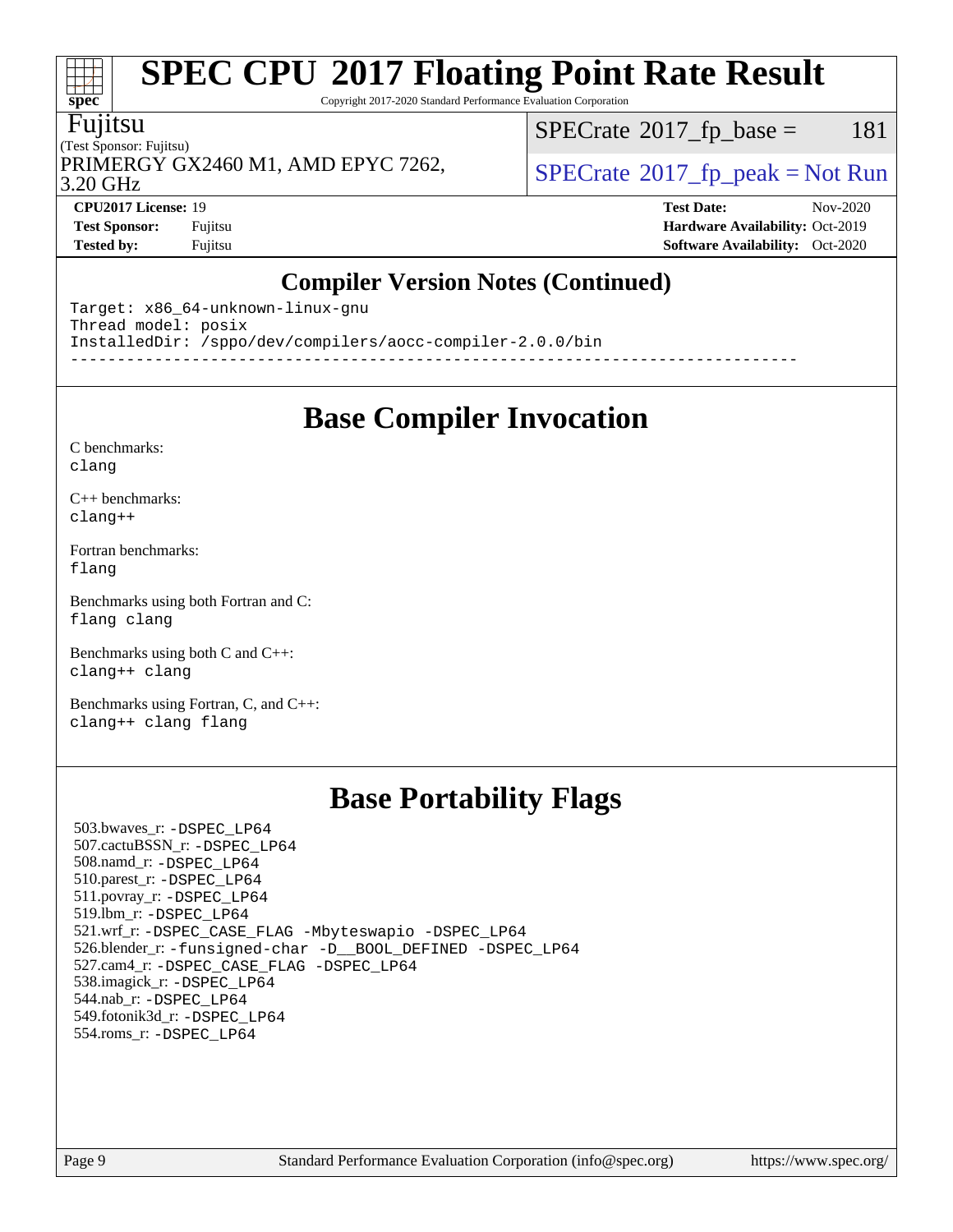Copyright 2017-2020 Standard Performance Evaluation Corporation

| ı<br>1<br>I | ι. |
|-------------|----|

**[spec](http://www.spec.org/)**

### (Test Sponsor: Fujitsu) PRIMERGY GX2460 M1, AMD EPYC 7262,  $\vert$  [SPECrate](http://www.spec.org/auto/cpu2017/Docs/result-fields.html#SPECrate2017fppeak) 2017 fp peak = Not Run

 $SPECTate@2017<sub>fr</sub> base = 181$ 

3.20 GHz

**[CPU2017 License:](http://www.spec.org/auto/cpu2017/Docs/result-fields.html#CPU2017License)** 19 **[Test Date:](http://www.spec.org/auto/cpu2017/Docs/result-fields.html#TestDate)** Nov-2020 **[Test Sponsor:](http://www.spec.org/auto/cpu2017/Docs/result-fields.html#TestSponsor)** Fujitsu **[Hardware Availability:](http://www.spec.org/auto/cpu2017/Docs/result-fields.html#HardwareAvailability)** Oct-2019 **[Tested by:](http://www.spec.org/auto/cpu2017/Docs/result-fields.html#Testedby)** Fujitsu **Fugital Exception Contract Contract Contract Contract Contract Contract Contract Contract Contract Contract Contract Contract Contract Contract Contract Contract Contract Contract Contract Contract Co** 

### **[Base Optimization Flags](http://www.spec.org/auto/cpu2017/Docs/result-fields.html#BaseOptimizationFlags)**

#### [C benchmarks:](http://www.spec.org/auto/cpu2017/Docs/result-fields.html#Cbenchmarks)

[-flto](http://www.spec.org/cpu2017/results/res2020q4/cpu2017-20201124-24485.flags.html#user_CCbase_aocc-flto) [-Wl,-mllvm -Wl,-function-specialize](http://www.spec.org/cpu2017/results/res2020q4/cpu2017-20201124-24485.flags.html#user_CCbase_F-function-specialize_7e7e661e57922243ee67c9a1251cb8910e607325179a0ce7f2884e09a6f5d4a5ef0ae4f37e8a2a11c95fc48e931f06dc2b6016f14b511fcb441e048bef1b065a) [-Wl,-mllvm -Wl,-region-vectorize](http://www.spec.org/cpu2017/results/res2020q4/cpu2017-20201124-24485.flags.html#user_CCbase_F-region-vectorize_fb6c6b5aa293c88efc6c7c2b52b20755e943585b1fe8658c35afef78727fff56e1a56891413c30e36b8e2a6f9a71126986319243e80eb6110b78b288f533c52b) [-Wl,-mllvm -Wl,-vector-library=LIBMVEC](http://www.spec.org/cpu2017/results/res2020q4/cpu2017-20201124-24485.flags.html#user_CCbase_F-use-vector-library_0a14b27fae317f283640384a31f7bfcc2bd4c1d0b5cfc618a3a430800c9b20217b00f61303eff223a3251b4f06ffbc9739dc5296db9d1fbb9ad24a3939d86d66) [-Wl,-mllvm -Wl,-reduce-array-computations=3](http://www.spec.org/cpu2017/results/res2020q4/cpu2017-20201124-24485.flags.html#user_CCbase_F-reduce-array-computations_b882aefe7a5dda4e33149f6299762b9a720dace3e498e13756f4c04e5a19edf5315c1f3993de2e61ec41e8c206231f84e05da7040e1bb5d69ba27d10a12507e4) [-O3](http://www.spec.org/cpu2017/results/res2020q4/cpu2017-20201124-24485.flags.html#user_CCbase_F-O3) [-ffast-math](http://www.spec.org/cpu2017/results/res2020q4/cpu2017-20201124-24485.flags.html#user_CCbase_aocc-ffast-math) [-march=znver2](http://www.spec.org/cpu2017/results/res2020q4/cpu2017-20201124-24485.flags.html#user_CCbase_aocc-march_3e2e19cff2eeef60c5d90b059483627c9ea47eca6d66670dbd53f9185f6439e27eb5e104cf773e9e8ab18c8842ce63e461a3e948d0214bd567ef3ade411bf467) [-fstruct-layout=3](http://www.spec.org/cpu2017/results/res2020q4/cpu2017-20201124-24485.flags.html#user_CCbase_F-struct-layout) [-mllvm -unroll-threshold=50](http://www.spec.org/cpu2017/results/res2020q4/cpu2017-20201124-24485.flags.html#user_CCbase_F-unroll-threshold_458874500b2c105d6d5cb4d7a611c40e2b16e9e3d26b355fea72d644c3673b4de4b3932662f0ed3dbec75c491a13da2d2ca81180bd779dc531083ef1e1e549dc) [-fremap-arrays](http://www.spec.org/cpu2017/results/res2020q4/cpu2017-20201124-24485.flags.html#user_CCbase_F-fremap-arrays) [-mllvm -function-specialize](http://www.spec.org/cpu2017/results/res2020q4/cpu2017-20201124-24485.flags.html#user_CCbase_F-function-specialize_233b3bdba86027f1b094368157e481c5bc59f40286dc25bfadc1858dcd5745c24fd30d5f188710db7fea399bcc9f44a80b3ce3aacc70a8870250c3ae5e1f35b8) [-mllvm -enable-gvn-hoist](http://www.spec.org/cpu2017/results/res2020q4/cpu2017-20201124-24485.flags.html#user_CCbase_F-enable-gvn-hoist_e5856354646dd6ca1333a0ad99b817e4cf8932b91b82809fd8fd47ceff7b22a89eba5c98fd3e3fa5200368fd772cec3dd56abc3c8f7b655a71b9f9848dddedd5) [-mllvm -reduce-array-computations=3](http://www.spec.org/cpu2017/results/res2020q4/cpu2017-20201124-24485.flags.html#user_CCbase_F-reduce-array-computations_aceadb8604558b566e0e3a0d7a3c1533923dd1fa0889614e16288028922629a28d5695c24d3b3be4306b1e311c54317dfffe3a2e57fbcaabc737a1798de39145) [-mllvm -global-vectorize-slp](http://www.spec.org/cpu2017/results/res2020q4/cpu2017-20201124-24485.flags.html#user_CCbase_F-global-vectorize-slp_a3935e8627af4ced727033b1ffd4db27f4d541a363d28d82bf4c2925fb3a0fd4115d6e42d13a2829f9e024d6608eb67a85cb49770f2da5c5ac8dbc737afad603) [-mllvm -vector-library=LIBMVEC](http://www.spec.org/cpu2017/results/res2020q4/cpu2017-20201124-24485.flags.html#user_CCbase_F-use-vector-library_e584e20b4f7ec96aa109254b65d8e01d864f3d68580371b9d93ed7c338191d4cfce20c3c864632264effc6bbe4c7c38153d02096a342ee92501c4a53204a7871) [-mllvm -inline-threshold=1000](http://www.spec.org/cpu2017/results/res2020q4/cpu2017-20201124-24485.flags.html#user_CCbase_dragonegg-llvm-inline-threshold_b7832241b0a6397e4ecdbaf0eb7defdc10f885c2a282fa3240fdc99844d543fda39cf8a4a9dccf68cf19b5438ac3b455264f478df15da0f4988afa40d8243bab) [-flv-function-specialization](http://www.spec.org/cpu2017/results/res2020q4/cpu2017-20201124-24485.flags.html#user_CCbase_F-flv-function-specialization) [-z muldefs](http://www.spec.org/cpu2017/results/res2020q4/cpu2017-20201124-24485.flags.html#user_CCbase_aocc-muldefs) [-lmvec](http://www.spec.org/cpu2017/results/res2020q4/cpu2017-20201124-24485.flags.html#user_CCbase_F-lmvec) [-lamdlibm](http://www.spec.org/cpu2017/results/res2020q4/cpu2017-20201124-24485.flags.html#user_CCbase_F-lamdlibm) [-ljemalloc](http://www.spec.org/cpu2017/results/res2020q4/cpu2017-20201124-24485.flags.html#user_CCbase_jemalloc-lib) [-lflang](http://www.spec.org/cpu2017/results/res2020q4/cpu2017-20201124-24485.flags.html#user_CCbase_F-lflang) [C++ benchmarks](http://www.spec.org/auto/cpu2017/Docs/result-fields.html#CXXbenchmarks): [-std=c++98](http://www.spec.org/cpu2017/results/res2020q4/cpu2017-20201124-24485.flags.html#user_CXXbase_std-cpp) [-flto](http://www.spec.org/cpu2017/results/res2020q4/cpu2017-20201124-24485.flags.html#user_CXXbase_aocc-flto) [-Wl,-mllvm -Wl,-function-specialize](http://www.spec.org/cpu2017/results/res2020q4/cpu2017-20201124-24485.flags.html#user_CXXbase_F-function-specialize_7e7e661e57922243ee67c9a1251cb8910e607325179a0ce7f2884e09a6f5d4a5ef0ae4f37e8a2a11c95fc48e931f06dc2b6016f14b511fcb441e048bef1b065a) [-Wl,-mllvm -Wl,-region-vectorize](http://www.spec.org/cpu2017/results/res2020q4/cpu2017-20201124-24485.flags.html#user_CXXbase_F-region-vectorize_fb6c6b5aa293c88efc6c7c2b52b20755e943585b1fe8658c35afef78727fff56e1a56891413c30e36b8e2a6f9a71126986319243e80eb6110b78b288f533c52b) [-Wl,-mllvm -Wl,-vector-library=LIBMVEC](http://www.spec.org/cpu2017/results/res2020q4/cpu2017-20201124-24485.flags.html#user_CXXbase_F-use-vector-library_0a14b27fae317f283640384a31f7bfcc2bd4c1d0b5cfc618a3a430800c9b20217b00f61303eff223a3251b4f06ffbc9739dc5296db9d1fbb9ad24a3939d86d66) [-Wl,-mllvm -Wl,-reduce-array-computations=3](http://www.spec.org/cpu2017/results/res2020q4/cpu2017-20201124-24485.flags.html#user_CXXbase_F-reduce-array-computations_b882aefe7a5dda4e33149f6299762b9a720dace3e498e13756f4c04e5a19edf5315c1f3993de2e61ec41e8c206231f84e05da7040e1bb5d69ba27d10a12507e4) [-Wl,-mllvm -Wl,-suppress-fmas](http://www.spec.org/cpu2017/results/res2020q4/cpu2017-20201124-24485.flags.html#user_CXXbase_F-suppress-fmas_f00f00630e4a059e8af9c161e9bbf420bcf19890a7f99d5933525e66aa4b0bb3ab2339d2b12d97d3a5f5d271e839fe9c109938e91fe06230fb53651590cfa1e8) [-O3](http://www.spec.org/cpu2017/results/res2020q4/cpu2017-20201124-24485.flags.html#user_CXXbase_F-O3) [-ffast-math](http://www.spec.org/cpu2017/results/res2020q4/cpu2017-20201124-24485.flags.html#user_CXXbase_aocc-ffast-math) [-march=znver2](http://www.spec.org/cpu2017/results/res2020q4/cpu2017-20201124-24485.flags.html#user_CXXbase_aocc-march_3e2e19cff2eeef60c5d90b059483627c9ea47eca6d66670dbd53f9185f6439e27eb5e104cf773e9e8ab18c8842ce63e461a3e948d0214bd567ef3ade411bf467) [-mllvm -loop-unswitch-threshold=200000](http://www.spec.org/cpu2017/results/res2020q4/cpu2017-20201124-24485.flags.html#user_CXXbase_F-loop-unswitch-threshold_f9a82ae3270e55b5fbf79d0d96ee93606b73edbbe527d20b18b7bff1a3a146ad50cfc7454c5297978340ae9213029016a7d16221274d672d3f7f42ed25274e1d) [-mllvm -vector-library=LIBMVEC](http://www.spec.org/cpu2017/results/res2020q4/cpu2017-20201124-24485.flags.html#user_CXXbase_F-use-vector-library_e584e20b4f7ec96aa109254b65d8e01d864f3d68580371b9d93ed7c338191d4cfce20c3c864632264effc6bbe4c7c38153d02096a342ee92501c4a53204a7871) [-mllvm -unroll-threshold=100](http://www.spec.org/cpu2017/results/res2020q4/cpu2017-20201124-24485.flags.html#user_CXXbase_F-unroll-threshold_2755d0c78138845d361fa1543e3a063fffa198df9b3edf0cfb856bbc88a81e1769b12ac7a550c5d35197be55360db1a3f95a8d1304df999456cabf5120c45168) [-flv-function-specialization](http://www.spec.org/cpu2017/results/res2020q4/cpu2017-20201124-24485.flags.html#user_CXXbase_F-flv-function-specialization) [-mllvm -enable-partial-unswitch](http://www.spec.org/cpu2017/results/res2020q4/cpu2017-20201124-24485.flags.html#user_CXXbase_F-enable-partial-unswitch_6e1c33f981d77963b1eaf834973128a7f33ce3f8e27f54689656697a35e89dcc875281e0e6283d043e32f367dcb605ba0e307a92e830f7e326789fa6c61b35d3) [-z muldefs](http://www.spec.org/cpu2017/results/res2020q4/cpu2017-20201124-24485.flags.html#user_CXXbase_aocc-muldefs) [-lmvec](http://www.spec.org/cpu2017/results/res2020q4/cpu2017-20201124-24485.flags.html#user_CXXbase_F-lmvec) [-lamdlibm](http://www.spec.org/cpu2017/results/res2020q4/cpu2017-20201124-24485.flags.html#user_CXXbase_F-lamdlibm) [-ljemalloc](http://www.spec.org/cpu2017/results/res2020q4/cpu2017-20201124-24485.flags.html#user_CXXbase_jemalloc-lib) [-lflang](http://www.spec.org/cpu2017/results/res2020q4/cpu2017-20201124-24485.flags.html#user_CXXbase_F-lflang) [Fortran benchmarks:](http://www.spec.org/auto/cpu2017/Docs/result-fields.html#Fortranbenchmarks) [-flto](http://www.spec.org/cpu2017/results/res2020q4/cpu2017-20201124-24485.flags.html#user_FCbase_aocc-flto) [-Wl,-mllvm -Wl,-function-specialize](http://www.spec.org/cpu2017/results/res2020q4/cpu2017-20201124-24485.flags.html#user_FCbase_F-function-specialize_7e7e661e57922243ee67c9a1251cb8910e607325179a0ce7f2884e09a6f5d4a5ef0ae4f37e8a2a11c95fc48e931f06dc2b6016f14b511fcb441e048bef1b065a) [-Wl,-mllvm -Wl,-region-vectorize](http://www.spec.org/cpu2017/results/res2020q4/cpu2017-20201124-24485.flags.html#user_FCbase_F-region-vectorize_fb6c6b5aa293c88efc6c7c2b52b20755e943585b1fe8658c35afef78727fff56e1a56891413c30e36b8e2a6f9a71126986319243e80eb6110b78b288f533c52b) [-Wl,-mllvm -Wl,-vector-library=LIBMVEC](http://www.spec.org/cpu2017/results/res2020q4/cpu2017-20201124-24485.flags.html#user_FCbase_F-use-vector-library_0a14b27fae317f283640384a31f7bfcc2bd4c1d0b5cfc618a3a430800c9b20217b00f61303eff223a3251b4f06ffbc9739dc5296db9d1fbb9ad24a3939d86d66) [-Wl,-mllvm -Wl,-reduce-array-computations=3](http://www.spec.org/cpu2017/results/res2020q4/cpu2017-20201124-24485.flags.html#user_FCbase_F-reduce-array-computations_b882aefe7a5dda4e33149f6299762b9a720dace3e498e13756f4c04e5a19edf5315c1f3993de2e61ec41e8c206231f84e05da7040e1bb5d69ba27d10a12507e4) [-O3](http://www.spec.org/cpu2017/results/res2020q4/cpu2017-20201124-24485.flags.html#user_FCbase_F-O3) [-march=znver2](http://www.spec.org/cpu2017/results/res2020q4/cpu2017-20201124-24485.flags.html#user_FCbase_aocc-march_3e2e19cff2eeef60c5d90b059483627c9ea47eca6d66670dbd53f9185f6439e27eb5e104cf773e9e8ab18c8842ce63e461a3e948d0214bd567ef3ade411bf467) [-funroll-loops](http://www.spec.org/cpu2017/results/res2020q4/cpu2017-20201124-24485.flags.html#user_FCbase_aocc-unroll-loops) [-Mrecursive](http://www.spec.org/cpu2017/results/res2020q4/cpu2017-20201124-24485.flags.html#user_FCbase_F-mrecursive_20a145d63f12d5750a899e17d4450b5b8b40330a9bb4af13688ca650e6fb30857bbbe44fb35cdbb895df6e5b2769de0a0d7659f51ff17acfbef6febafec4023f) [-mllvm -vector-library=LIBMVEC](http://www.spec.org/cpu2017/results/res2020q4/cpu2017-20201124-24485.flags.html#user_FCbase_F-use-vector-library_e584e20b4f7ec96aa109254b65d8e01d864f3d68580371b9d93ed7c338191d4cfce20c3c864632264effc6bbe4c7c38153d02096a342ee92501c4a53204a7871) [-z muldefs](http://www.spec.org/cpu2017/results/res2020q4/cpu2017-20201124-24485.flags.html#user_FCbase_aocc-muldefs) [-Kieee](http://www.spec.org/cpu2017/results/res2020q4/cpu2017-20201124-24485.flags.html#user_FCbase_F-kieee) [-fno-finite-math-only](http://www.spec.org/cpu2017/results/res2020q4/cpu2017-20201124-24485.flags.html#user_FCbase_aocc-fno-finite-math-only) [-lmvec](http://www.spec.org/cpu2017/results/res2020q4/cpu2017-20201124-24485.flags.html#user_FCbase_F-lmvec) [-lamdlibm](http://www.spec.org/cpu2017/results/res2020q4/cpu2017-20201124-24485.flags.html#user_FCbase_F-lamdlibm) [-ljemalloc](http://www.spec.org/cpu2017/results/res2020q4/cpu2017-20201124-24485.flags.html#user_FCbase_jemalloc-lib) [-lflang](http://www.spec.org/cpu2017/results/res2020q4/cpu2017-20201124-24485.flags.html#user_FCbase_F-lflang) [Benchmarks using both Fortran and C:](http://www.spec.org/auto/cpu2017/Docs/result-fields.html#BenchmarksusingbothFortranandC) [-flto](http://www.spec.org/cpu2017/results/res2020q4/cpu2017-20201124-24485.flags.html#user_CC_FCbase_aocc-flto) [-Wl,-mllvm -Wl,-function-specialize](http://www.spec.org/cpu2017/results/res2020q4/cpu2017-20201124-24485.flags.html#user_CC_FCbase_F-function-specialize_7e7e661e57922243ee67c9a1251cb8910e607325179a0ce7f2884e09a6f5d4a5ef0ae4f37e8a2a11c95fc48e931f06dc2b6016f14b511fcb441e048bef1b065a) [-Wl,-mllvm -Wl,-region-vectorize](http://www.spec.org/cpu2017/results/res2020q4/cpu2017-20201124-24485.flags.html#user_CC_FCbase_F-region-vectorize_fb6c6b5aa293c88efc6c7c2b52b20755e943585b1fe8658c35afef78727fff56e1a56891413c30e36b8e2a6f9a71126986319243e80eb6110b78b288f533c52b) [-Wl,-mllvm -Wl,-vector-library=LIBMVEC](http://www.spec.org/cpu2017/results/res2020q4/cpu2017-20201124-24485.flags.html#user_CC_FCbase_F-use-vector-library_0a14b27fae317f283640384a31f7bfcc2bd4c1d0b5cfc618a3a430800c9b20217b00f61303eff223a3251b4f06ffbc9739dc5296db9d1fbb9ad24a3939d86d66) [-Wl,-mllvm -Wl,-reduce-array-computations=3](http://www.spec.org/cpu2017/results/res2020q4/cpu2017-20201124-24485.flags.html#user_CC_FCbase_F-reduce-array-computations_b882aefe7a5dda4e33149f6299762b9a720dace3e498e13756f4c04e5a19edf5315c1f3993de2e61ec41e8c206231f84e05da7040e1bb5d69ba27d10a12507e4) [-O3](http://www.spec.org/cpu2017/results/res2020q4/cpu2017-20201124-24485.flags.html#user_CC_FCbase_F-O3) [-ffast-math](http://www.spec.org/cpu2017/results/res2020q4/cpu2017-20201124-24485.flags.html#user_CC_FCbase_aocc-ffast-math) [-march=znver2](http://www.spec.org/cpu2017/results/res2020q4/cpu2017-20201124-24485.flags.html#user_CC_FCbase_aocc-march_3e2e19cff2eeef60c5d90b059483627c9ea47eca6d66670dbd53f9185f6439e27eb5e104cf773e9e8ab18c8842ce63e461a3e948d0214bd567ef3ade411bf467) [-fstruct-layout=3](http://www.spec.org/cpu2017/results/res2020q4/cpu2017-20201124-24485.flags.html#user_CC_FCbase_F-struct-layout) [-mllvm -unroll-threshold=50](http://www.spec.org/cpu2017/results/res2020q4/cpu2017-20201124-24485.flags.html#user_CC_FCbase_F-unroll-threshold_458874500b2c105d6d5cb4d7a611c40e2b16e9e3d26b355fea72d644c3673b4de4b3932662f0ed3dbec75c491a13da2d2ca81180bd779dc531083ef1e1e549dc) [-fremap-arrays](http://www.spec.org/cpu2017/results/res2020q4/cpu2017-20201124-24485.flags.html#user_CC_FCbase_F-fremap-arrays) [-mllvm -function-specialize](http://www.spec.org/cpu2017/results/res2020q4/cpu2017-20201124-24485.flags.html#user_CC_FCbase_F-function-specialize_233b3bdba86027f1b094368157e481c5bc59f40286dc25bfadc1858dcd5745c24fd30d5f188710db7fea399bcc9f44a80b3ce3aacc70a8870250c3ae5e1f35b8) [-mllvm -enable-gvn-hoist](http://www.spec.org/cpu2017/results/res2020q4/cpu2017-20201124-24485.flags.html#user_CC_FCbase_F-enable-gvn-hoist_e5856354646dd6ca1333a0ad99b817e4cf8932b91b82809fd8fd47ceff7b22a89eba5c98fd3e3fa5200368fd772cec3dd56abc3c8f7b655a71b9f9848dddedd5) [-mllvm -reduce-array-computations=3](http://www.spec.org/cpu2017/results/res2020q4/cpu2017-20201124-24485.flags.html#user_CC_FCbase_F-reduce-array-computations_aceadb8604558b566e0e3a0d7a3c1533923dd1fa0889614e16288028922629a28d5695c24d3b3be4306b1e311c54317dfffe3a2e57fbcaabc737a1798de39145) [-mllvm -global-vectorize-slp](http://www.spec.org/cpu2017/results/res2020q4/cpu2017-20201124-24485.flags.html#user_CC_FCbase_F-global-vectorize-slp_a3935e8627af4ced727033b1ffd4db27f4d541a363d28d82bf4c2925fb3a0fd4115d6e42d13a2829f9e024d6608eb67a85cb49770f2da5c5ac8dbc737afad603) [-mllvm -vector-library=LIBMVEC](http://www.spec.org/cpu2017/results/res2020q4/cpu2017-20201124-24485.flags.html#user_CC_FCbase_F-use-vector-library_e584e20b4f7ec96aa109254b65d8e01d864f3d68580371b9d93ed7c338191d4cfce20c3c864632264effc6bbe4c7c38153d02096a342ee92501c4a53204a7871) [-mllvm -inline-threshold=1000](http://www.spec.org/cpu2017/results/res2020q4/cpu2017-20201124-24485.flags.html#user_CC_FCbase_dragonegg-llvm-inline-threshold_b7832241b0a6397e4ecdbaf0eb7defdc10f885c2a282fa3240fdc99844d543fda39cf8a4a9dccf68cf19b5438ac3b455264f478df15da0f4988afa40d8243bab) [-flv-function-specialization](http://www.spec.org/cpu2017/results/res2020q4/cpu2017-20201124-24485.flags.html#user_CC_FCbase_F-flv-function-specialization) [-funroll-loops](http://www.spec.org/cpu2017/results/res2020q4/cpu2017-20201124-24485.flags.html#user_CC_FCbase_aocc-unroll-loops) [-Mrecursive](http://www.spec.org/cpu2017/results/res2020q4/cpu2017-20201124-24485.flags.html#user_CC_FCbase_F-mrecursive_20a145d63f12d5750a899e17d4450b5b8b40330a9bb4af13688ca650e6fb30857bbbe44fb35cdbb895df6e5b2769de0a0d7659f51ff17acfbef6febafec4023f) [-z muldefs](http://www.spec.org/cpu2017/results/res2020q4/cpu2017-20201124-24485.flags.html#user_CC_FCbase_aocc-muldefs) [-Kieee](http://www.spec.org/cpu2017/results/res2020q4/cpu2017-20201124-24485.flags.html#user_CC_FCbase_F-kieee) [-fno-finite-math-only](http://www.spec.org/cpu2017/results/res2020q4/cpu2017-20201124-24485.flags.html#user_CC_FCbase_aocc-fno-finite-math-only) [-lmvec](http://www.spec.org/cpu2017/results/res2020q4/cpu2017-20201124-24485.flags.html#user_CC_FCbase_F-lmvec) [-lamdlibm](http://www.spec.org/cpu2017/results/res2020q4/cpu2017-20201124-24485.flags.html#user_CC_FCbase_F-lamdlibm) [-ljemalloc](http://www.spec.org/cpu2017/results/res2020q4/cpu2017-20201124-24485.flags.html#user_CC_FCbase_jemalloc-lib) [-lflang](http://www.spec.org/cpu2017/results/res2020q4/cpu2017-20201124-24485.flags.html#user_CC_FCbase_F-lflang) [Benchmarks using both C and C++](http://www.spec.org/auto/cpu2017/Docs/result-fields.html#BenchmarksusingbothCandCXX): [-std=c++98](http://www.spec.org/cpu2017/results/res2020q4/cpu2017-20201124-24485.flags.html#user_CC_CXXbase_std-cpp) [-flto](http://www.spec.org/cpu2017/results/res2020q4/cpu2017-20201124-24485.flags.html#user_CC_CXXbase_aocc-flto) [-Wl,-mllvm -Wl,-function-specialize](http://www.spec.org/cpu2017/results/res2020q4/cpu2017-20201124-24485.flags.html#user_CC_CXXbase_F-function-specialize_7e7e661e57922243ee67c9a1251cb8910e607325179a0ce7f2884e09a6f5d4a5ef0ae4f37e8a2a11c95fc48e931f06dc2b6016f14b511fcb441e048bef1b065a) [-Wl,-mllvm -Wl,-region-vectorize](http://www.spec.org/cpu2017/results/res2020q4/cpu2017-20201124-24485.flags.html#user_CC_CXXbase_F-region-vectorize_fb6c6b5aa293c88efc6c7c2b52b20755e943585b1fe8658c35afef78727fff56e1a56891413c30e36b8e2a6f9a71126986319243e80eb6110b78b288f533c52b) [-Wl,-mllvm -Wl,-vector-library=LIBMVEC](http://www.spec.org/cpu2017/results/res2020q4/cpu2017-20201124-24485.flags.html#user_CC_CXXbase_F-use-vector-library_0a14b27fae317f283640384a31f7bfcc2bd4c1d0b5cfc618a3a430800c9b20217b00f61303eff223a3251b4f06ffbc9739dc5296db9d1fbb9ad24a3939d86d66) [-Wl,-mllvm -Wl,-reduce-array-computations=3](http://www.spec.org/cpu2017/results/res2020q4/cpu2017-20201124-24485.flags.html#user_CC_CXXbase_F-reduce-array-computations_b882aefe7a5dda4e33149f6299762b9a720dace3e498e13756f4c04e5a19edf5315c1f3993de2e61ec41e8c206231f84e05da7040e1bb5d69ba27d10a12507e4) [-Wl,-mllvm -Wl,-suppress-fmas](http://www.spec.org/cpu2017/results/res2020q4/cpu2017-20201124-24485.flags.html#user_CC_CXXbase_F-suppress-fmas_f00f00630e4a059e8af9c161e9bbf420bcf19890a7f99d5933525e66aa4b0bb3ab2339d2b12d97d3a5f5d271e839fe9c109938e91fe06230fb53651590cfa1e8) [-O3](http://www.spec.org/cpu2017/results/res2020q4/cpu2017-20201124-24485.flags.html#user_CC_CXXbase_F-O3) [-ffast-math](http://www.spec.org/cpu2017/results/res2020q4/cpu2017-20201124-24485.flags.html#user_CC_CXXbase_aocc-ffast-math) [-march=znver2](http://www.spec.org/cpu2017/results/res2020q4/cpu2017-20201124-24485.flags.html#user_CC_CXXbase_aocc-march_3e2e19cff2eeef60c5d90b059483627c9ea47eca6d66670dbd53f9185f6439e27eb5e104cf773e9e8ab18c8842ce63e461a3e948d0214bd567ef3ade411bf467)

[-fstruct-layout=3](http://www.spec.org/cpu2017/results/res2020q4/cpu2017-20201124-24485.flags.html#user_CC_CXXbase_F-struct-layout) [-mllvm -unroll-threshold=50](http://www.spec.org/cpu2017/results/res2020q4/cpu2017-20201124-24485.flags.html#user_CC_CXXbase_F-unroll-threshold_458874500b2c105d6d5cb4d7a611c40e2b16e9e3d26b355fea72d644c3673b4de4b3932662f0ed3dbec75c491a13da2d2ca81180bd779dc531083ef1e1e549dc) [-fremap-arrays](http://www.spec.org/cpu2017/results/res2020q4/cpu2017-20201124-24485.flags.html#user_CC_CXXbase_F-fremap-arrays) [-mllvm -function-specialize](http://www.spec.org/cpu2017/results/res2020q4/cpu2017-20201124-24485.flags.html#user_CC_CXXbase_F-function-specialize_233b3bdba86027f1b094368157e481c5bc59f40286dc25bfadc1858dcd5745c24fd30d5f188710db7fea399bcc9f44a80b3ce3aacc70a8870250c3ae5e1f35b8) [-mllvm -enable-gvn-hoist](http://www.spec.org/cpu2017/results/res2020q4/cpu2017-20201124-24485.flags.html#user_CC_CXXbase_F-enable-gvn-hoist_e5856354646dd6ca1333a0ad99b817e4cf8932b91b82809fd8fd47ceff7b22a89eba5c98fd3e3fa5200368fd772cec3dd56abc3c8f7b655a71b9f9848dddedd5)

**(Continued on next page)**